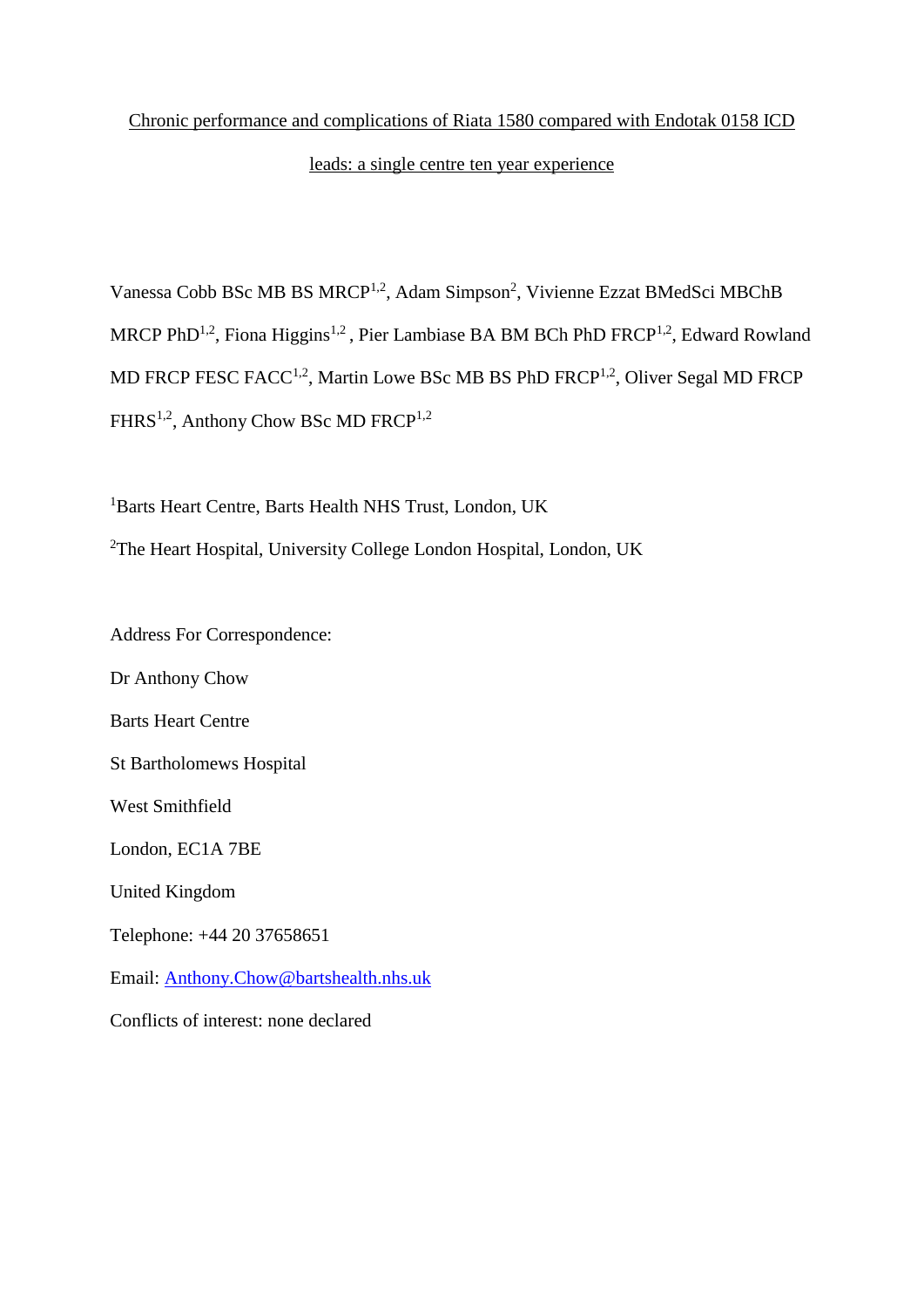## **Abstract**

## Aims

The long term performance of the Riata family of leads has recently come under increasing scrutiny. We aimed to determine the long term performance of the Riata 1580 leads compared with Endotak 0158 leads.

#### Methods

All patients with Riata 1580 or Endotak 0158 leads implanted from 2003-2008 at the Heart Hospital, UCLH were analysed.

Significant electrical changes were: threshold increase >1V at a set pulse width between pacing checks, persistent R wave fall to < 2mV or reduction in R wave >50%, noise, pacing impedance change to <300Ω or >1500 Ω, HV change to < 20Ω or > 200Ω, HV change  $\pm$ 15Ω, pacing impedance change > 400Ω over 12 months.

#### Results

333 Riata and 356 Endotak leads were implanted. Median follow up time + interquartile range, after exclusion of censored events including loss to follow up: Riata 3652 + 655 days, Endotak  $3730 + 810$  days. A total of 51 (15.9%) Riata leads and 21 (6.3%) Endotak leads were affected.

A greater risk of failure was found for the Riata lead compared with the Endotak lead  $(p=0.0001)$ . An additional time-dependent effect was found, with the Riata lead 1.9 times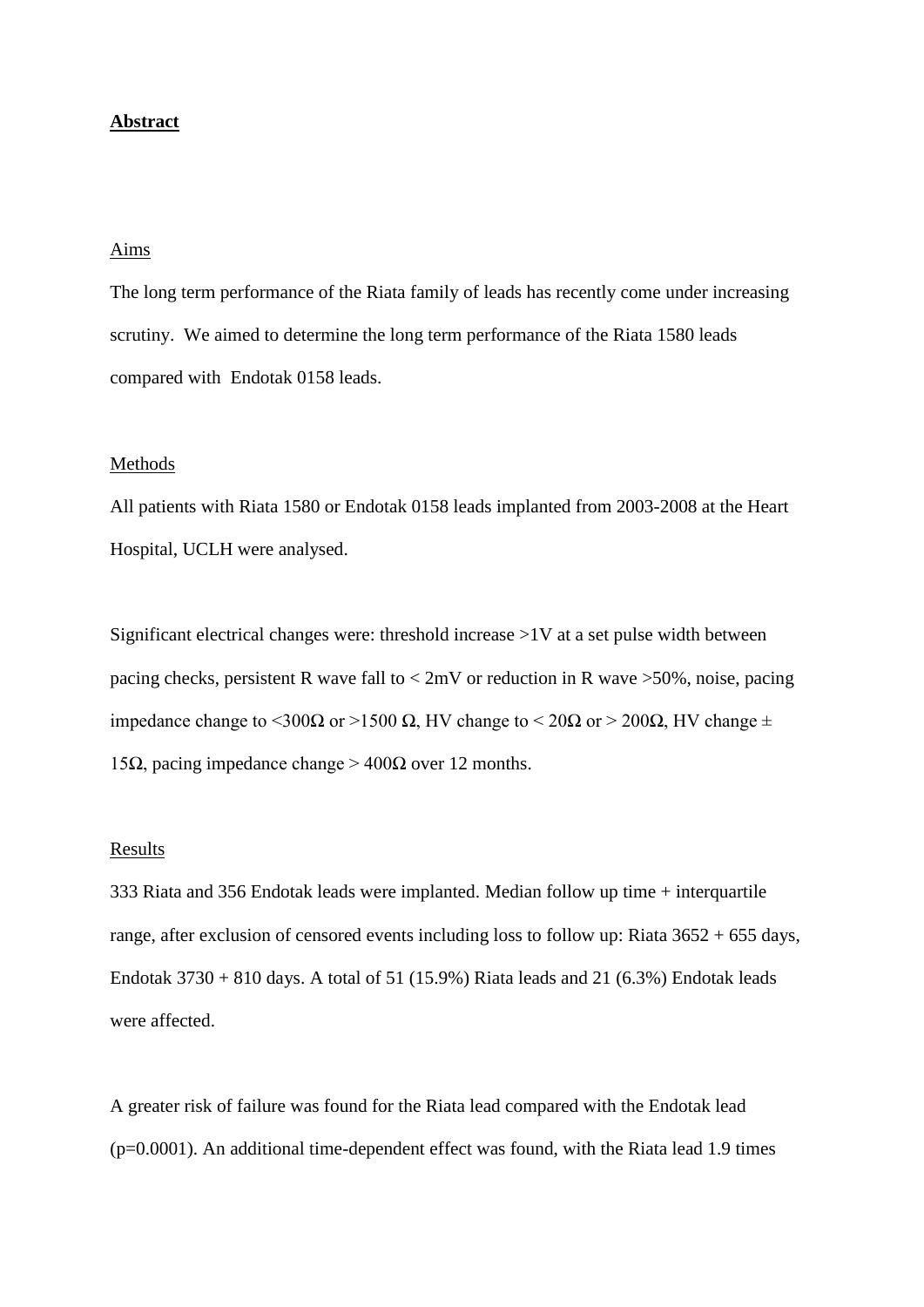more likely to fail in the first 6 years following lead implantation and 5.3 times more likely to fail after 6 years.

## Conclusion

Riata leads have a higher risk of failure compared to Endotak leads over time. The importance of careful ongoing performance surveillance late in the leads' lifetime is reflected in this ten year follow up study.

# **Keywords**

Riata; Endotak; ICD; lead performance; lead failure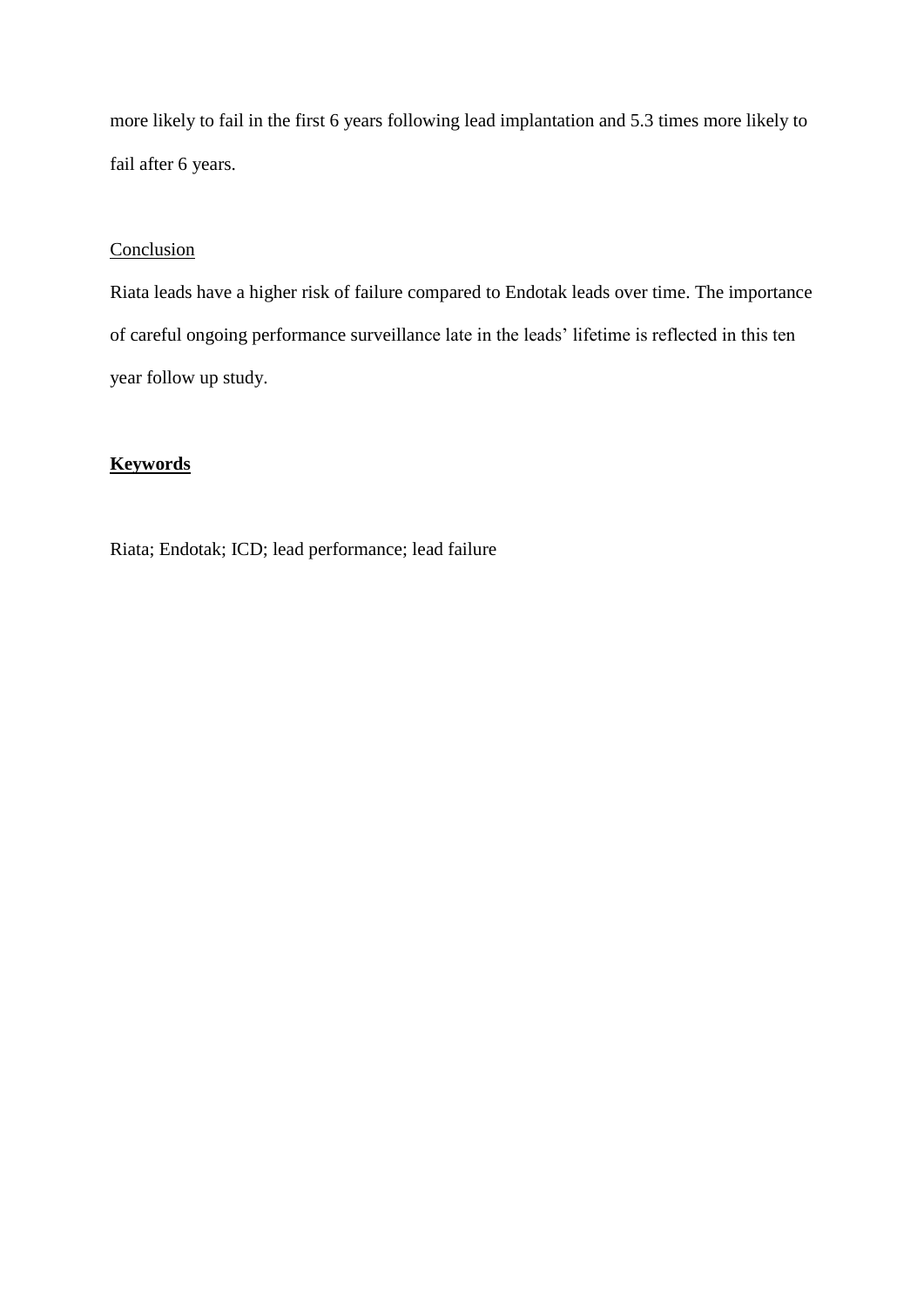# **Condensed Abstract**

We compared the chronic electrical performance of Riata 1580 leads with Endotak 0158 leads. The Riata lead was 1.9 times more likely to fail within 6 years and 5.3 times more likely after 6 years. The importance of ongoing lead surveillance is reflected in this ten year follow up study.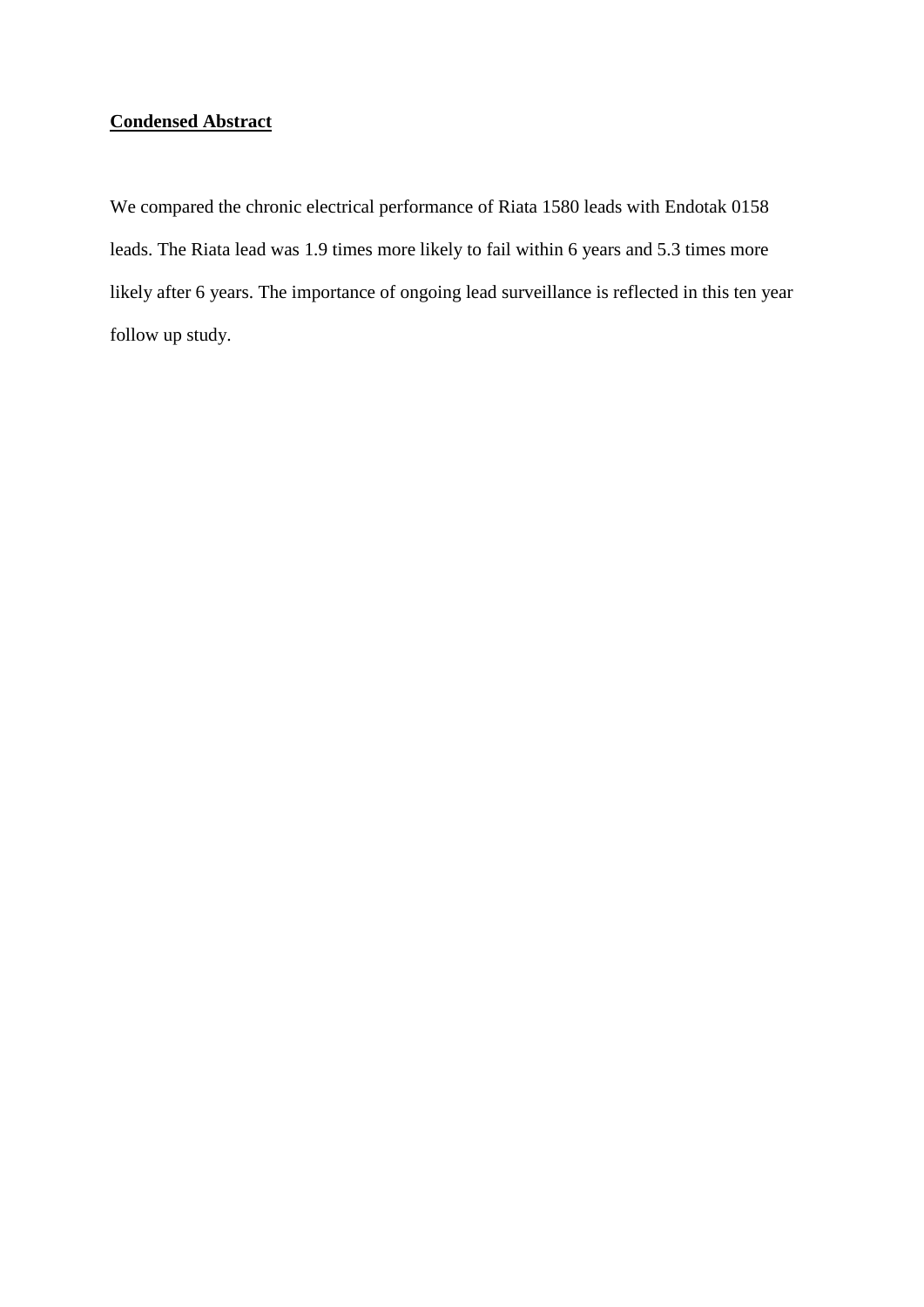# **What's New?**

● This is a ten year analysis of the Riata 1580 lead electrical performance compared with a non-recalled ICD lead (Endotak 0158)

● There is an apparent time-dependent effect, with the Riata lead 1.9 times more likely to fail in the first 6 years following lead implantation and 5.3 times more likely to fail at any time after 6 years following lead implantation.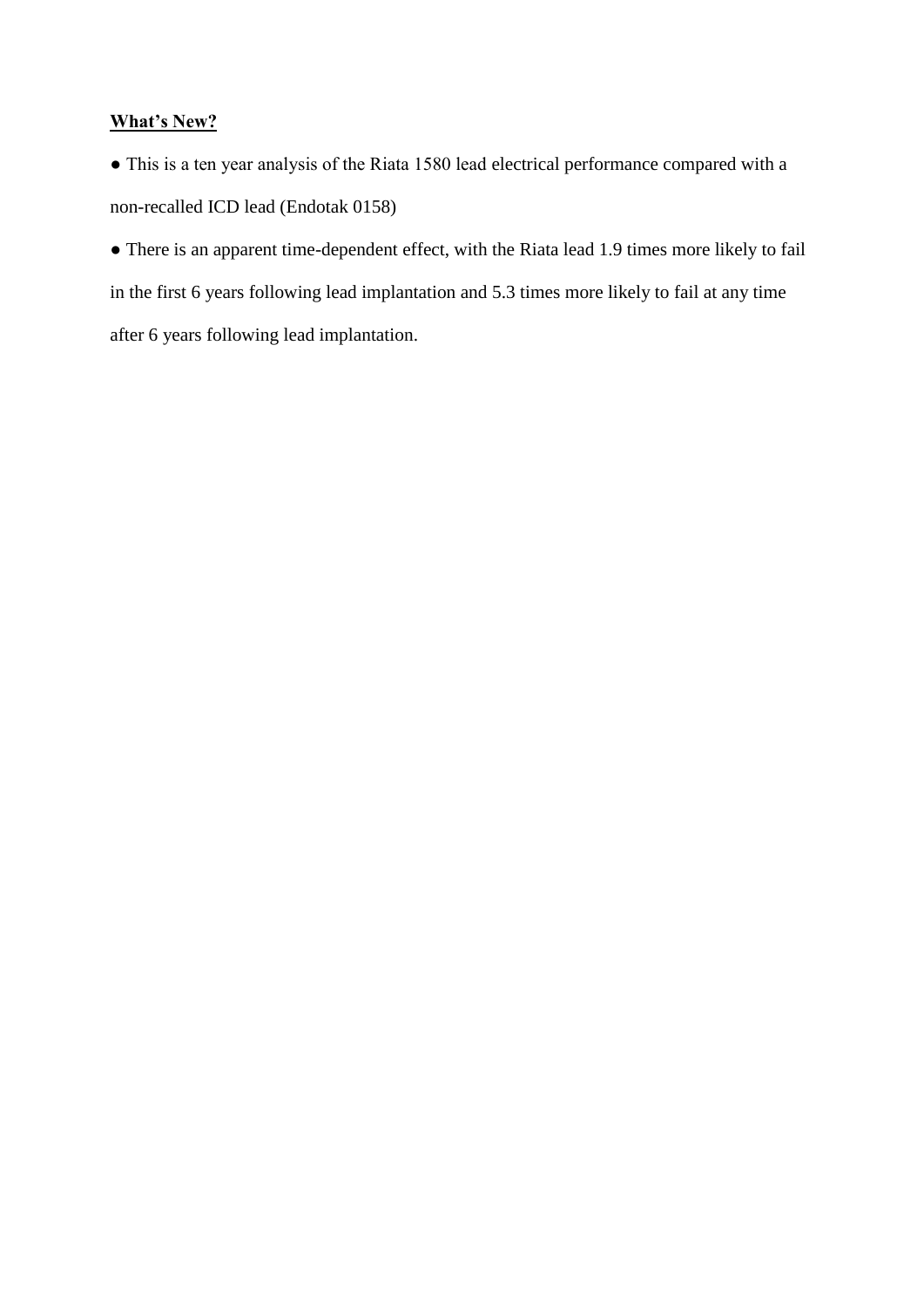### **Introduction**

ICD implantation rates continue to increase, driven by evidence from clinical trials. Despite undergoing rigorous premarket testing, chronic failures of ICD leads are inevitable and described across all manufacturers<sup>1, 2</sup>. Failures may only become apparent after long-term use. The clinical consequences of lead malfunction are serious, often requiring revision procedures and possible extraction, with the consequent risks of severe procedural complications.

A prominent lead advisory in recent years was the Riata lead, manufactured by St Jude Medical. Following FDA Class I recall of Riata and Riata ST leads in December 2011, the long-term performance of the Riata family of leads has been subject to increased scrutiny. Perforations and conductor externalisation were initially described, with concerns later raised about their chronic electrical performance.<sup>3</sup> Limited long term data on the performance of these leads have been available to guide physician management of patients and to date, little data is available on lead function and failure rates over a decade.

Between 2003 and 2008 the Heart Hospital UCLH implanted ICD systems made predominantly by St Jude Medical and Guidant/Boston Scientific. We compared the Riata 1580 leads (St Jude Medical 8Fr dedicated bipolar dual coil active fixation) with the Endotak 0158 leads (Boston Scientific 9Fr integrated bipolar active fixation), implanted over the same time period in large numbers in this single centre.

### **Methods**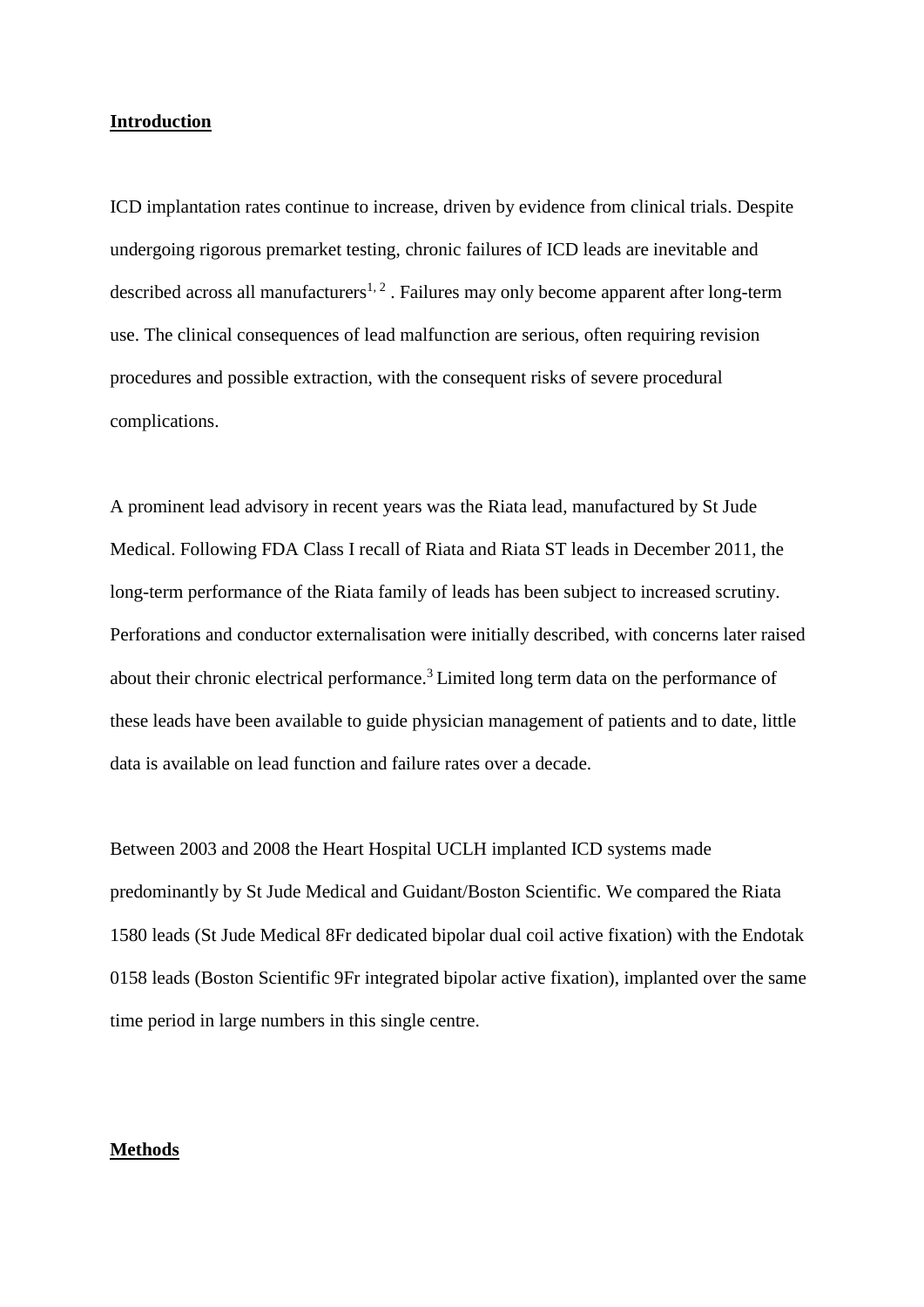All patients who underwent implantation of Riata 1580 or Endotak 0158 leads from 2003- 2008 at The Heart Hospital, UCLH were retrospectively analysed from our ICD database. Patient data was anonymised for the purposes of the study.

Demographic information, implantation details and follow up data were obtained from Philips Cardiovascular Information Management System (CVIS), medical notes, pacemaker clinic notes and electronic patient records. Further follow up details were obtained from other hospitals to which patients were transferred for ongoing care within the UK and Ireland and general practice surgeries.

Lead failure was defined by electrical parameters outlined in table I. Where a significant parameter change was transient and resolved or improved without further issue at chronic follow up, it was not included as a failure. Intervention for failure included implantation of a new ICD lead or new pace sense lead  $(±$  extraction of the failed lead) or insulation repair.

We excluded from analysis early displacements, electrical failures before the first outpatient pacing check (within 6-8 weeks post implant) and all leads in which the pace-sense component of the ICD lead was not used.

Variables of patient gender, age, lead position (apical or septal), number of leads at time of implant of the index lead, aetiology of heart disease, approach (venous access method), position of generator pocket (pre-pectoral or sub-pectoral) were recorded.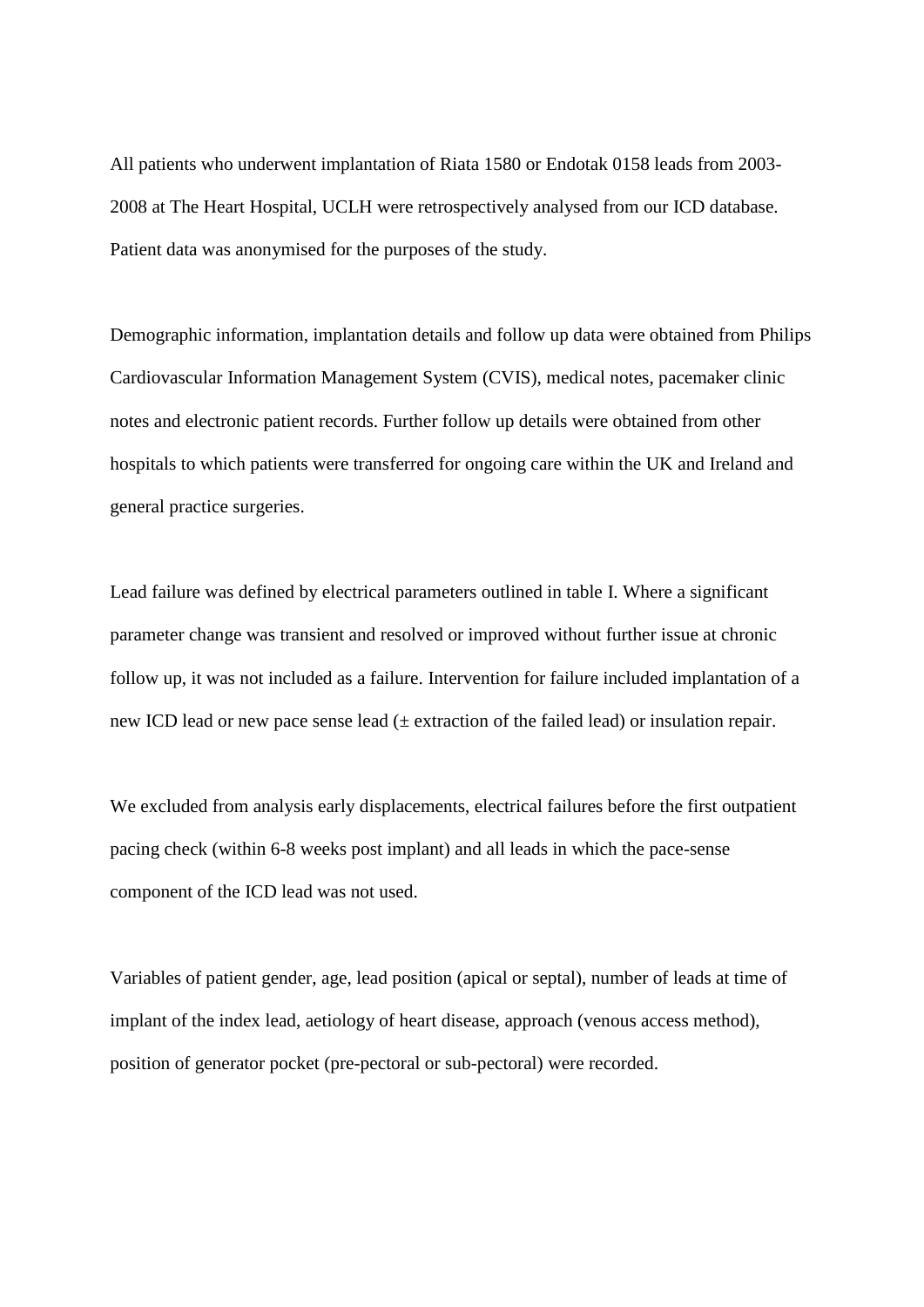When an electrical failure occurred, lead survival was calculated from date of implantation to the date of defect detection. In patients without electrical failure, the follow up period was calculated from the time of implant to the last recorded pacing check. Serious clinical events of death, cardiac transplantation, device/lead removal for infection or deactivation/ extraction at patient or physician request were also recorded.

#### **Statistics**

The Kaplan-Meier method was used to estimate the time of lead event-free survival/failure for each independent variable (lead type, gender, age, lead position, number of leads at time of implant of the index lead, aetiology of heart disease, lead insertion approach and type of generator pocket) and Log-rank tests were used to compare the risk of failure across the subcategories of each independent variable.

The data were analysed using a Cox proportional-hazards regression model, to compare the risk of failure between lead types, whilst accounting for the potential effects of the other independent variables.

A separate analysis was performed using the same statistical methods to further explore the effects of the independent variables on the risk of failure of the Riata lead only.

#### **Results**

Between 2003 and 2008, 333 Riata 1580 leads and 356 Endotak 0158 leads were implanted at the Heart Hospital, UCLH. Of those, 12 Riata leads and 21 Endotak leads were excluded from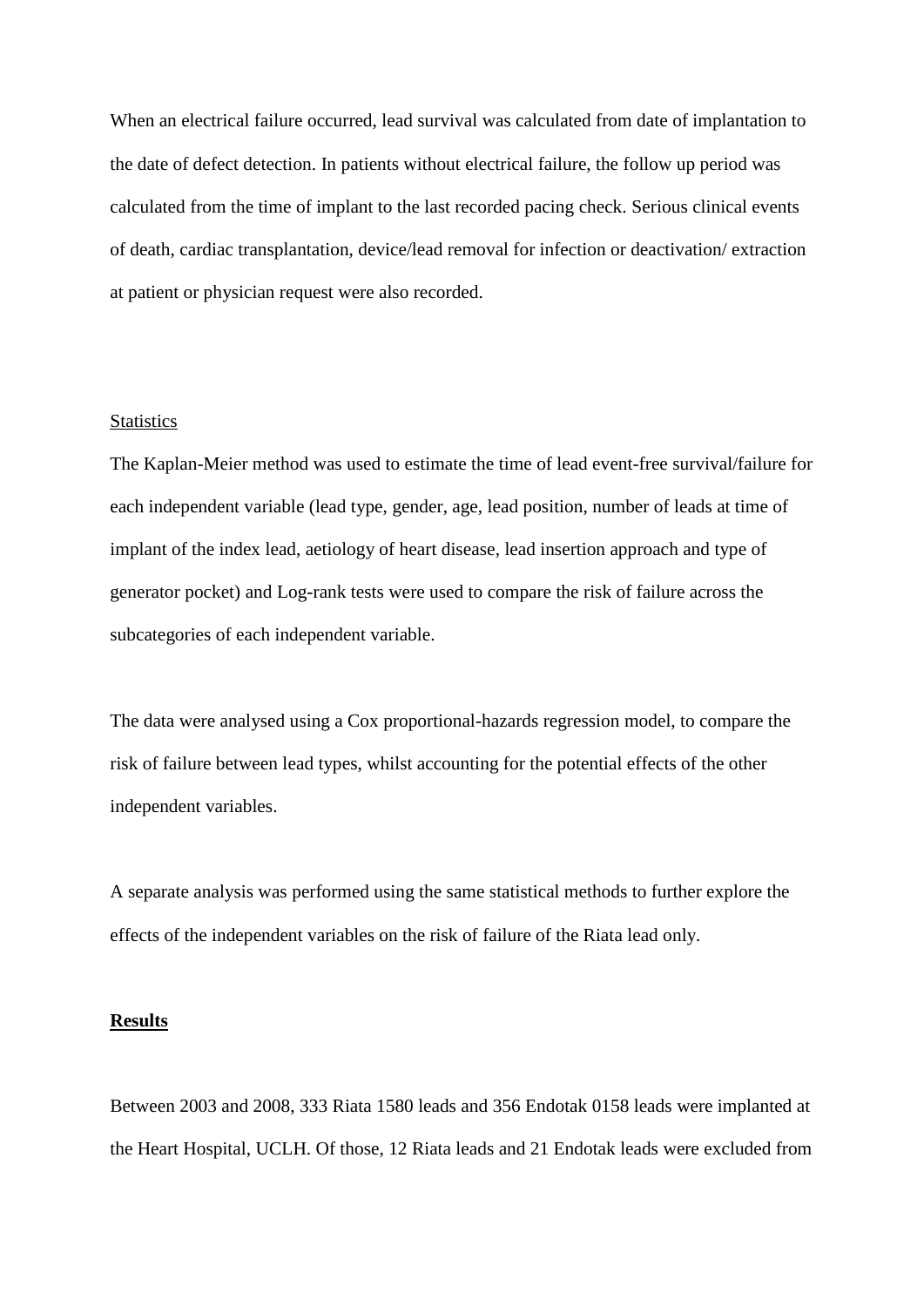further analysis due to removal from service before the first follow up after implant (at 6-8 weeks) or where a separate pace-sense lead was in use.

The demographic details for both groups of patients are summarised in table II. Censored events for each lead over the follow up period are shown in table III.

Of the Riata leads, 29 were not assessed within the year prior to termination of the study. Of the Endotak leads, 33 were not assessed within the year prior to termination of the study. Median days of follow up for all Riata leads were 2195 days (range 1-4389). Median days of follow up for all Endotak leads were 2271 days (range 1- 4530). Using the reverse Kaplan Meier method, the estimated median potential follow up time was 2,540 days for all leads combined. Where left and right censored events are excluded for Riata and Endotak leads, the median + IQR days follow up period for both leads are  $3652 + 655$  and  $3730 + 810$ respectively.

Of 656 leads, 72 (11.0%) failed during the follow up period. There were 51/321 (15.9%) Riata leads and 21/335 (6.3%) Endotak leads fulfilling criteria for failure (table IV).

Threshold rise was the most common electrical failure recorded in the Riata lead group, occurring in 21/51 (41.2%) cases of lead failure and in 6.5% of all Riata leads over the follow up period. Noise was the second most common electrical failure, occurring in 17/51(33%) cases of lead failure (5.3% of Riata leads).

Of the 51 failed Riata leads, 47 underwent intervention for failure. Interventions included a replacement lead or introduction of a new pace sense lead.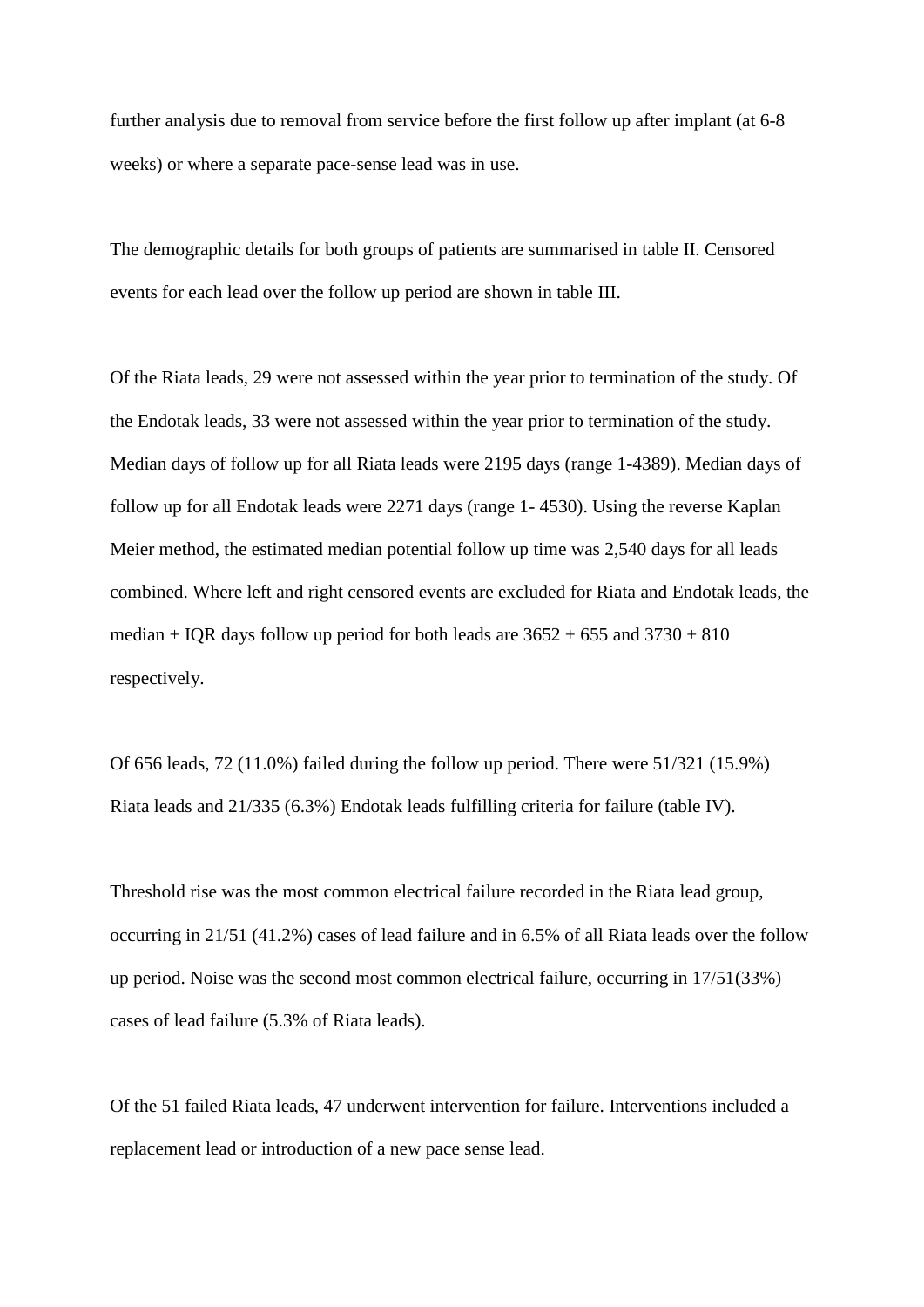Of the remaining four cases, one patient underwent cardiac transplantation and required no further action; two Riata leads were deactivated without invasive intervention due to advanced age and frailty, and one Riata lead was deactivated in a young man who had not required any therapy since the device had been implanted.

Noise was the most common electrical failure recorded in the Endotak lead group, occurring in 19/21 (90.5%) cases and 5.7% of all Endotak leads. It was not possible to retrieve detailed data for the characteristics of the noise in every case, but available data indicates noise consistent with myopotentials in 9/21 failed Endotak leads. All 21 failed Endotak leads underwent intervention for failure, of which 16 leads were extracted. In 5 cases an additional pace-sense lead was used.

Electrical failure resulted in inappropriate shock therapy in 6 Riata leads and 3 Endotak leads. There were no known deaths associated with electrical failure.

Conductor externalisation was documented in a number of Riata leads during the period of follow up. No correlation between electrical failure and fluoroscopic evidence of conductor externalisation was identified.

#### All leads combined dataset

A statistically significant difference was observed in the survival distributions of the two lead types (p=0.0001), with a greater risk of failure for the Riata 1580 lead compared with the Endotak 0158 lead. No statistically significant differences were observed for any other independent factors in the Log-rank tests at the 5% significance level. However, there was a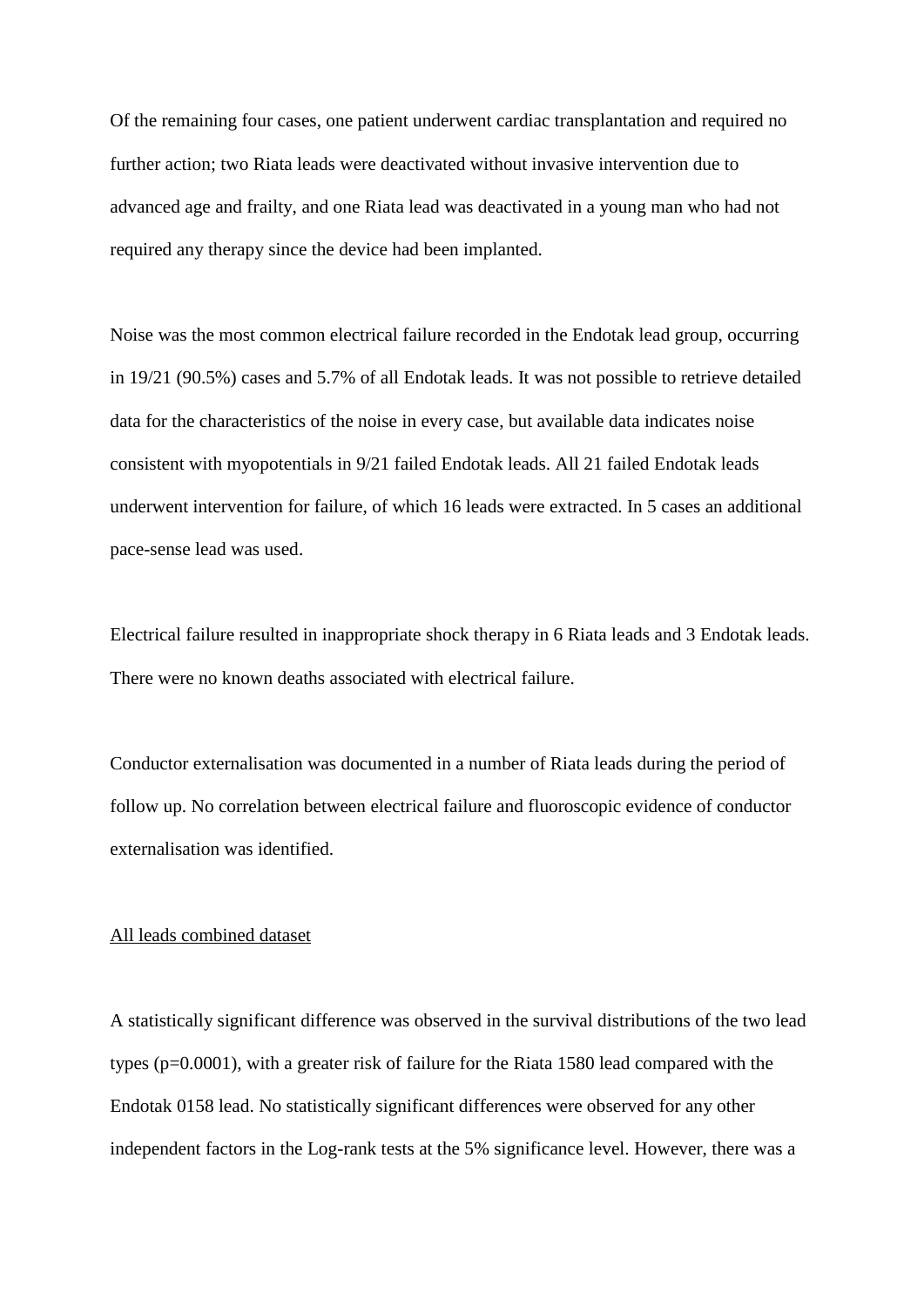trend towards greater risk of lead failure seen for a sub-pectoral generator pocket compared with a pre-pectoral pocket  $(p=0.0893)$ .

The estimated survival probabilities by lead type are shown in table V. The survival probabilities by year for both leads, from 1-11 years, are estimated using stepped interpolation. The estimates are based on the closest Kaplan -Meier survival probabilities available, which are drawn from the latest failure event prior to the year end.

A statistically significant effect of age on the risk of failure is found when a univariate Coxproportional hazards regression model is applied with age as a discrete variable, rather than a categorical independent variable, and as the only independent variable (Wald p=0.0053). The risk of failure is estimated to decrease by approximately 2.0% for each year increase in age at implant (HR=0.98; 95% CI= 0.97, 0.99) under the univariate model, suggesting younger patients are at greater risk of lead failure.

A backward stepwise regression algorithm was applied to the full Cox proportional-hazards regression model including all independent variables. The model fit was determined using Akaike's Information Criterion, ensuring only variables with a substantial effect on the performance of the model were included. The final model from the stepwise regression analysis includes the variables of lead type, age at implant and pocket type. The coefficient values for the variables lead type, age at implant and pocket type under the final model are shown in table VI. Under this model, the regression coefficient for pocket suggests a greater risk of failure where the generator is placed in the subpectoral position, but does not reach significance at the 5% level (Wald  $p=0.0592$ ). Under this model, the regression coefficient for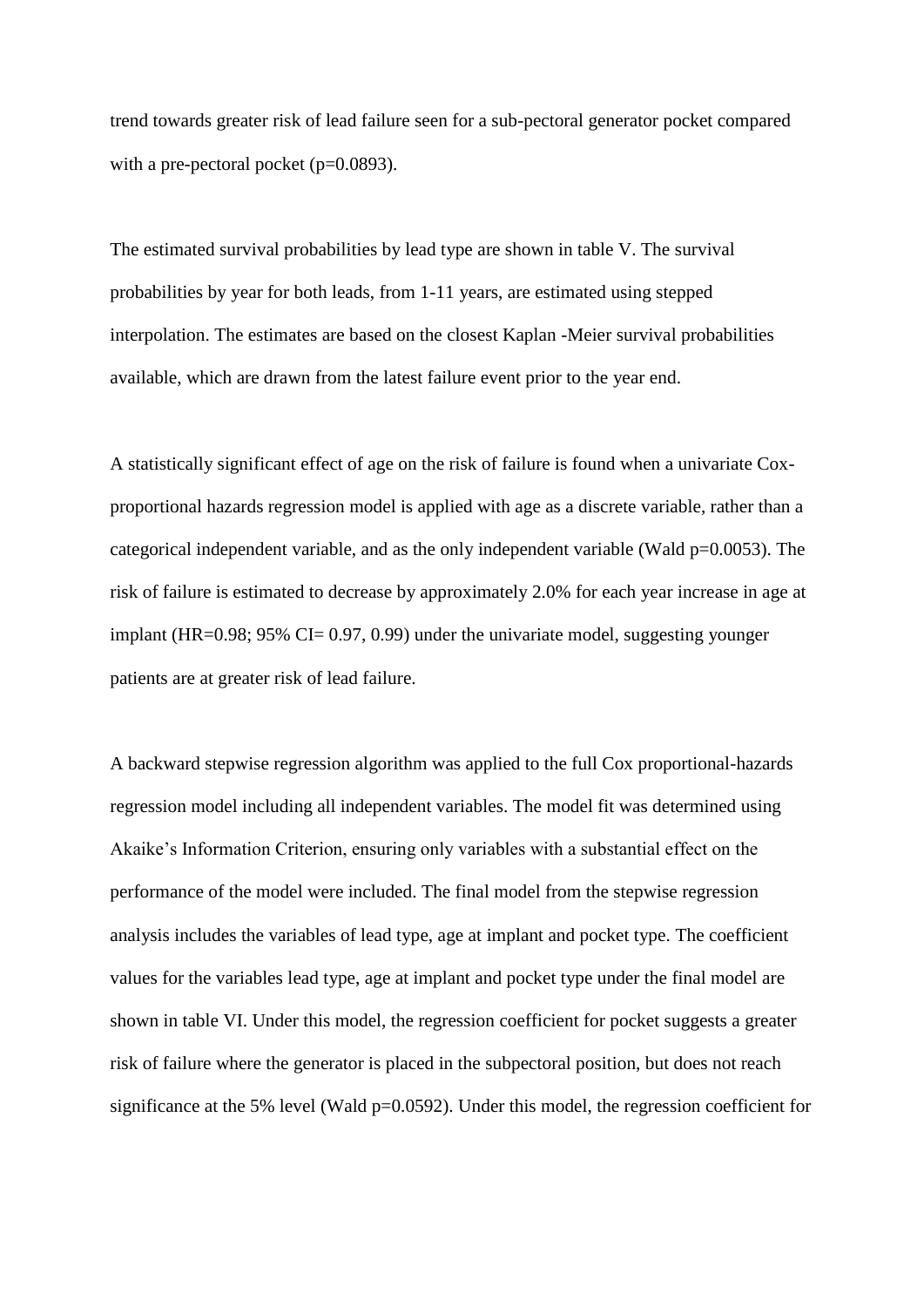age at implant suggests that older patients have a lower risk of lead failure although, again, the effect is not observed at the 5% level (Wald  $p=0.0670$ ).

Evidence was found to contradict the proportional hazards assumption for lead type only, indicating that the effect of lead type on the risk of failure is not constant over time. A time dependent coefficient for lead type was included by stratifying the time since implantation into distinct periods and calculating the effect of lead type separately in each period. A range of time period cut-offs were explored, with stratification in to ≤6 years and >6 years providing the best fit by Akaike's Information Criterion.

The regression coefficients for lead type, stratified by time since implant of  $\leq 6$  years and > 6 years, suggest that the risk of failure is greater for the Riata lead in both time periods (Wald p=0.0505 and 0.0008 respectively), although the coefficient for  $\leq 6$  years did not reach significance at the 5% level. The estimated hazard ratios and confidence intervals for each time period are1.86 (95%CI 1.00, 3.45) and 5.3 (95%CI 1.99, 14.10), respectively. This is reflected in the survival distributions of the leads shown in the Kaplan-Meier curve (figure I and table VII), with a greater separation in the survival distributions occurring after several years.

#### Riata lead only dataset

A separate statistical analysis was performed, exploring the effects of the independent variables on the risk of failure of the Riata lead only.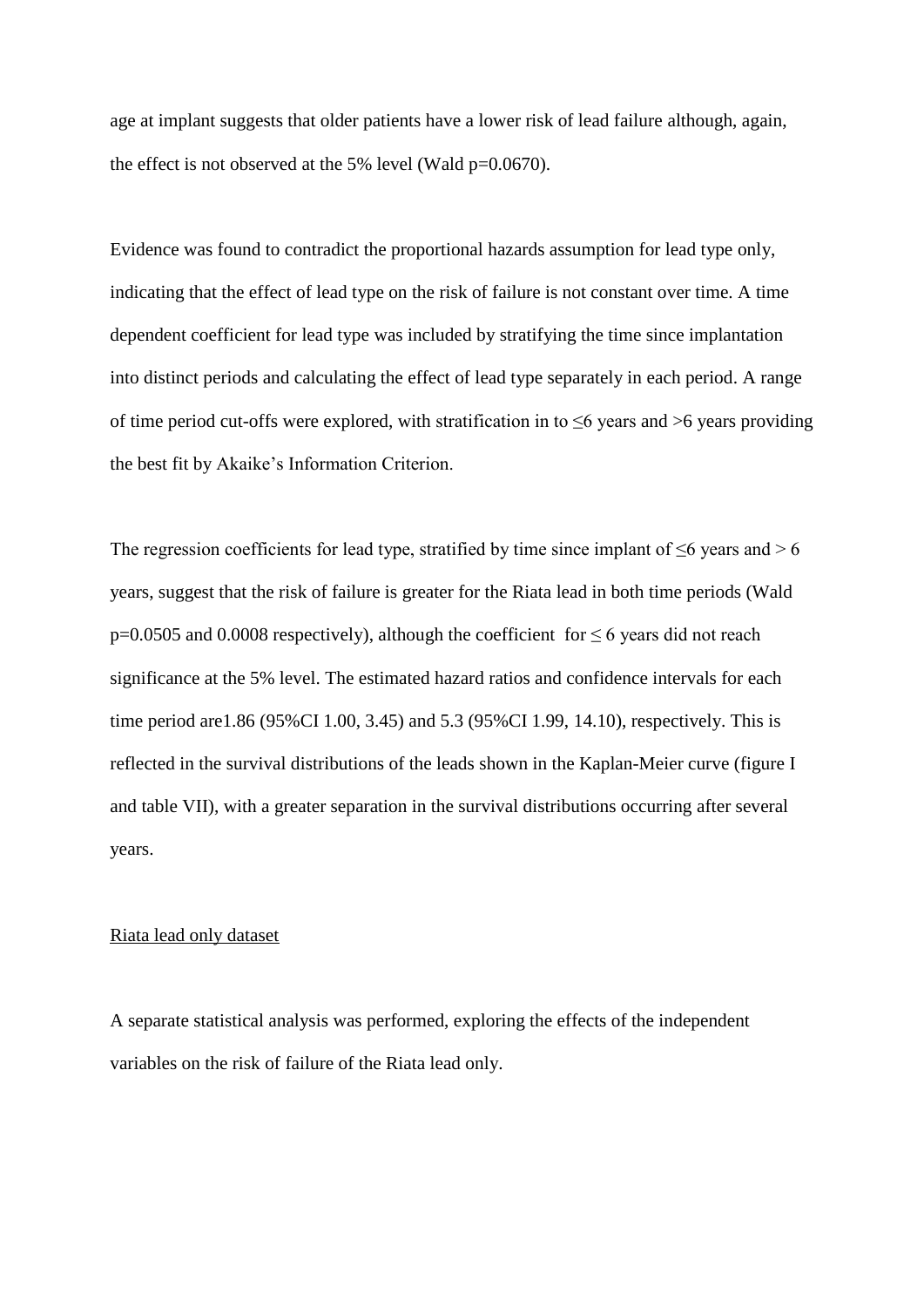The results of the Log-rank tests for the Riata lead showed a statistically significant difference in the survival distribution for pocket position, with a greater risk for the sub-pectoral pocket compared with the pre-pectoral pocket  $(p=0.0394)$ . There was further evidence found for a difference in survival distributions by aetiology of cardiac condition ( $p=0.0393$ ). The observed and expected lead failure events suggests a lower risk of failure in the ischaemic patient group and a higher risk in the hypertrophic cardiomyopathy and dilated cardiomyopathy groups. There were no other statistically significant differences at the 5% level in the Log rank analysis of the other independent factors in the Riata lead group.

Performing a univariate Cox-proportional hazards regression model with age at implant as a discrete rather than a grouped categorical variable, we found a statistically significant effect of age on the risk of failure for the Riata lead (Wald p=0.0120). The risk of failure is estimated to decrease by approximately 2.1% for each year older a patient is at the time of implant (HR =  $0.98$ ;  $95\%$  CI =  $(0.96, 0.995)$ ), indicating a greater risk of lead failure in younger patients.

A Cox Proportional hazards model was applied to the Riata lead dataset (with lead type variable redundant). The final model from the stepwise regression analysis includes the variables age at implant and pocket. The risk of Riata lead failure is estimated to decrease by approximately 1.9% for each year older a patient is at the time of implant. There is weak evidence of an effect of generator position, with the risk of failure estimated to be 1.6 times higher where the generator is placed in the sub-pectoral position compared with the prepectoral position.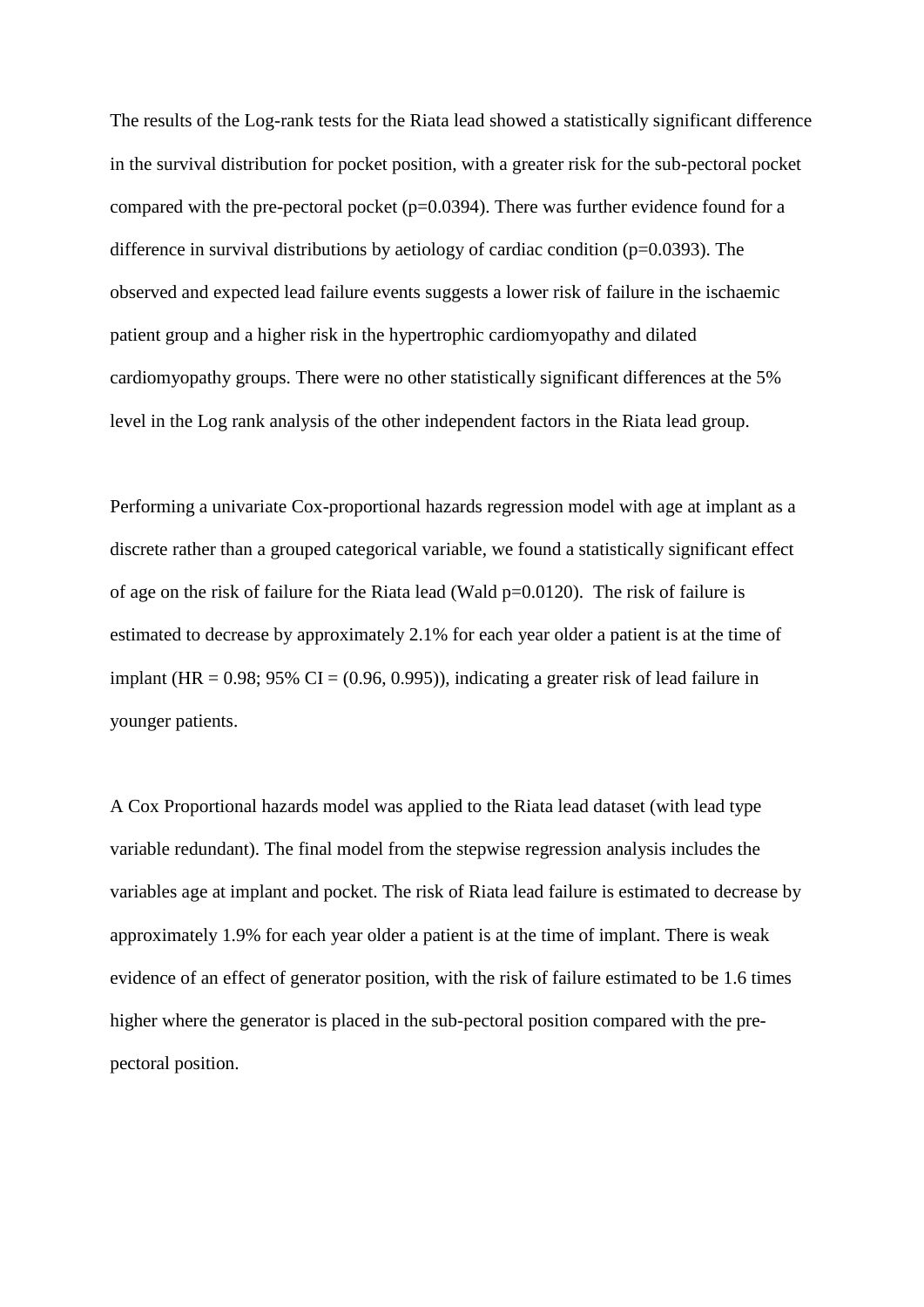### **Discussion**

To our knowledge, this ten year period follow-up of Riata lead performance is the longest to date.

Malfunction of chronically implanted ICD leads can result in significant morbidity and mortality. Lead failures once identified, need to be assessed for acute and long term risk management. Although ideally all leads should perform well over many years, some designs are more prone to developing defects over time. ICD leads in particular are more prone to failure due to their complex design compared to pacing leads and manufacturers also make leads differently. Despite rigorous premarket testing, certain leads do not perform as well as others and significant reported failures may take several years to become apparent.

The Riata and Riata ST lead family includes models that differ in a number of ways, including lead diameter, type of fixation and whether dual or single coil. In our study, a single Riata model (1580) was selected for assessment to allow a head-to-head performance comparison with another manufacturer's model (Endotak Reliance 0158) within the same implanting centre. The Riata 1580 lead is an active fixation, dual coil, 8F lead manufactured by St Jude Medical. The Endotak 0158 lead is an active fixation, integrated bipolar, 9F lead manufactured by Boston Scientific.

Comparison of lead performance and survival estimates are hampered by a lack of strict and universally accepted criteria for failure, although there have been attempts to standardise this.<sup>4</sup> The Riata lead is also prone to both structural and electrical failures, with the relationship between the so-called "inside-out" abrasion pattern of structural failure and electrical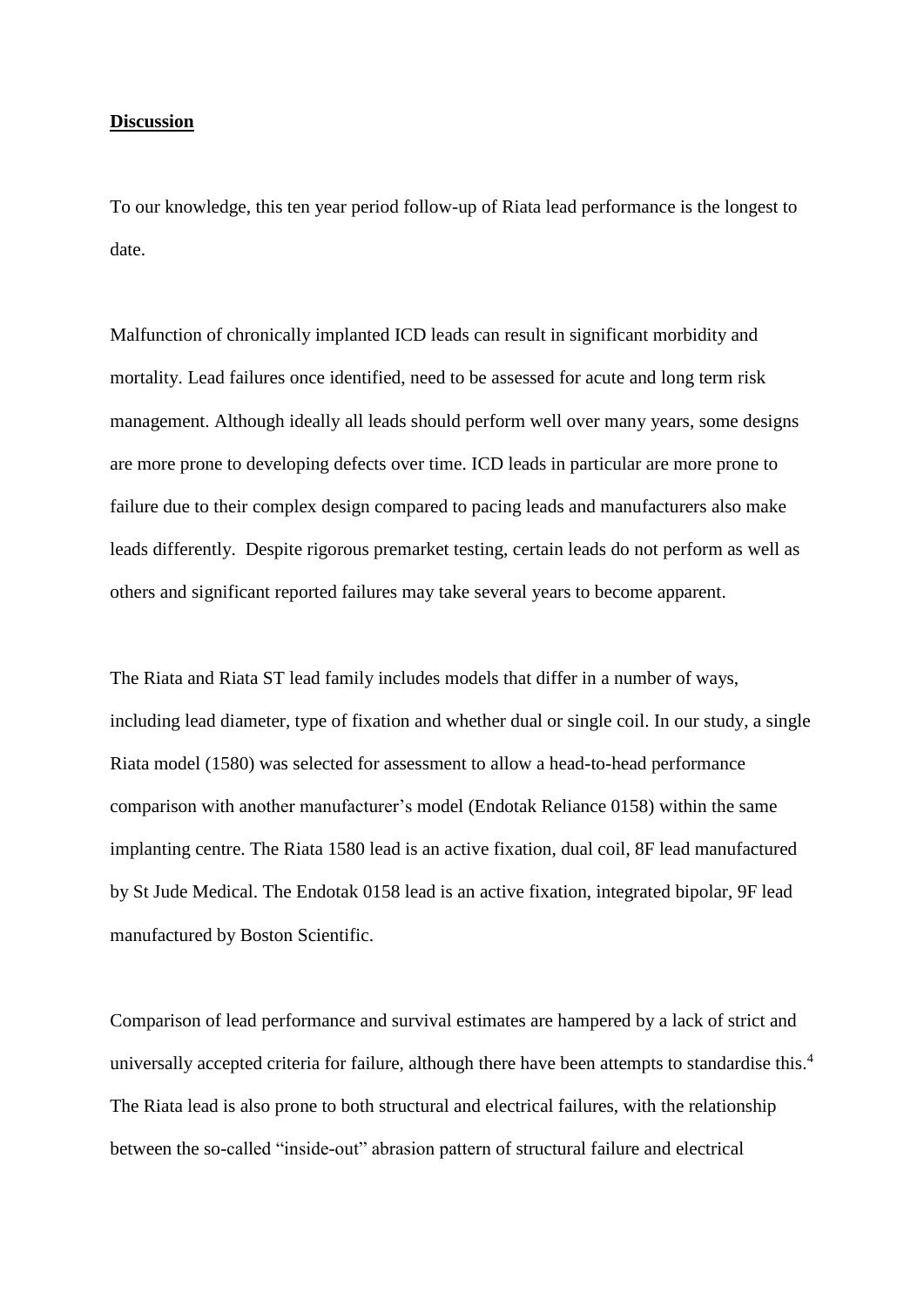abnormalities in this lead remaining unresolved. In our study, lead failure was defined by specific electrical performance criteria. This was to reduce the introduction of bias resulting from change in practice over time in the management of a lead under advisory. There were two Riata leads removed prophylactically for conductor externalisation without associated significant electrical failure in the follow up period.

Some studies have not found an excess of lead-related adverse events in the Riata lead family. Data collected from registries of patients implanted with Riata family leads with a median follow up of 22 months found an incidence of 0.09% conductor and 0.13% insulation damage. <sup>5</sup> A large multicentre study with a mean follow up of 18 months found an incidence of 0.18% conductor fracture and 0.21% insulation damage. <sup>6</sup> The low incidence of adverse events may reflect the relatively short follow up periods.

The need for longer postimplant surveillance periods is reflected in several studies that found survival curves of recalled leads diverge from non-recalled leads some years after implantation. In a study comparing the performance of Riata and Fidelis leads versus nonrecalled leads, the survival curves of the recalled leads diverged from the non-recalled leads after 2 years' dwell time.<sup>7</sup> A large single centre retrospective study comparing the failure rates of Riata/ST, Sprint Quattro, Sprint Fidelis and Endotak lead families, found the 5 year survival probability of the Riata/ST leads to be greater than Fidelis leads but less than the Quattro and Endotak groups. The survival curve for the Riata/ST leads was reported to show a significant downward trend in survival at around 48 months.<sup>8</sup>

A non-linear trend of failure in Riata leads has been previously reported, with increased risk of electrical failure several years after implantation. A two-centre retrospective study of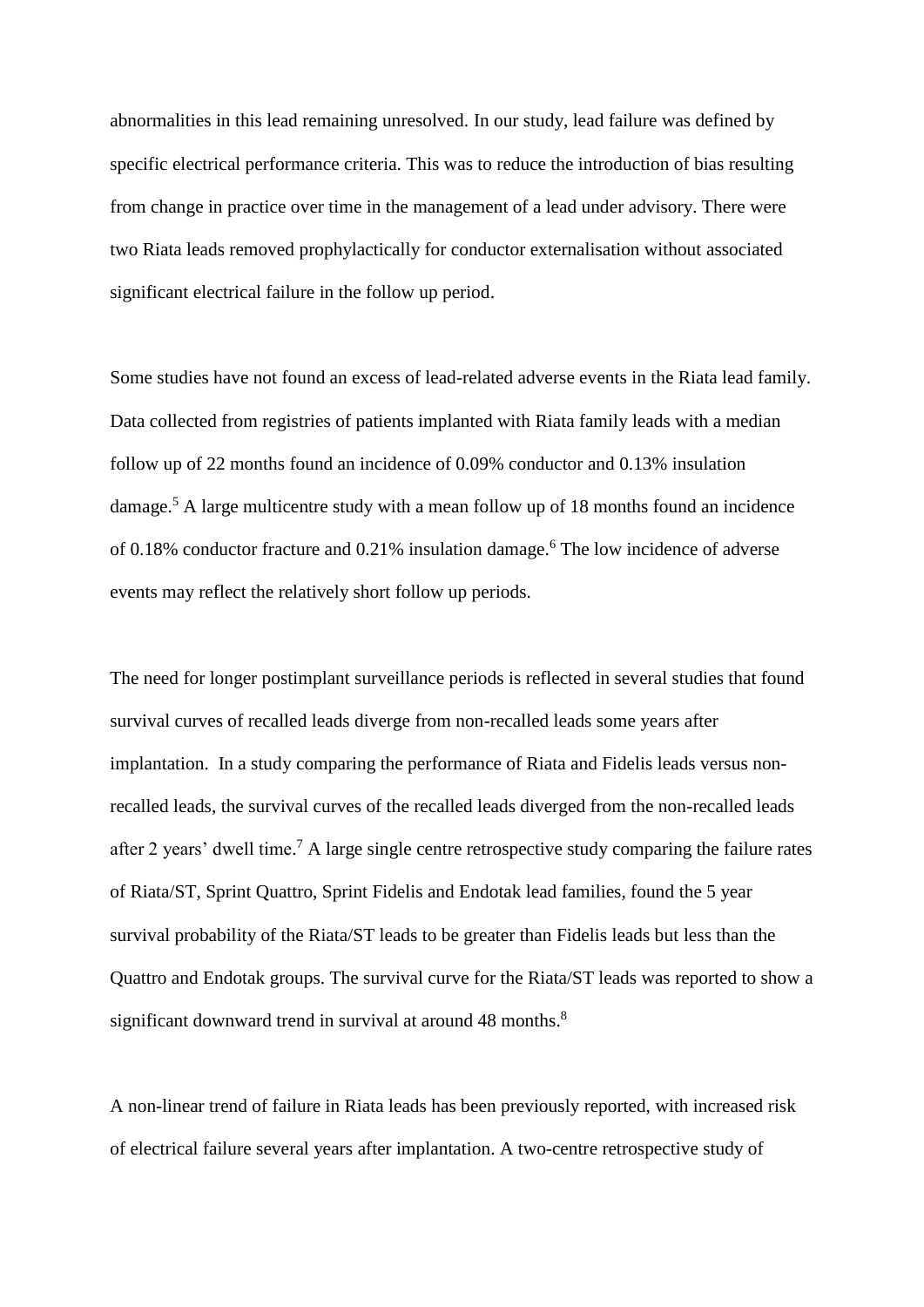electrical failures of 108 patients with Riata 1581 (n=72) and Riata ST 7001 (n=36) leads, with a mean follow up of 7.0  $+/- 1.8$  years, found a failure rate of 1.84% per device year. Using conditional survival analysis, electrical failure rate was estimated to be 7% per year in leads surviving beyond 5 years.<sup>9</sup> In a single centre retrospective study of 314 Riata and Riata ST leads with a median follow up of 4.1 years (IQR 1.8-5.7 years) there were 21 electrical failures. The average failure rate was 1.7% per device year. A lead failure rate of 5.2% per year after a dwell time of 4 years was predicted using conditional survival analysis.<sup>10</sup>

It is recognised that a progressively increasing failure rate is unlikely to be unique to recalled leads<sup>2</sup> and instead is likely to reflect those leads with less favourable engineering designs succumbing to a "critical amount of chronic mechanical stress"<sup>10</sup> after a prolonged dwell time.

### Factors influencing lead failure

We analysed factors associated with lead failure in both leads and performed a separate analysis of the Riata lead only. Both datasets are consistent in their conclusions, showing weak evidence of an effect of age at implant and pocket position on the risk of lead failure. In the Log rank tests, evidence was also found for a difference in survival distributions of the Riata lead by aetiology.

An inverse relationship between increasing age at the time of implant and lead failure has also been shown in other studies of lead performance.  $2, 10, 11$  It has been postulated that this observation is related to the greater physical stresses to which the lead is subjected in a more physically active, younger person.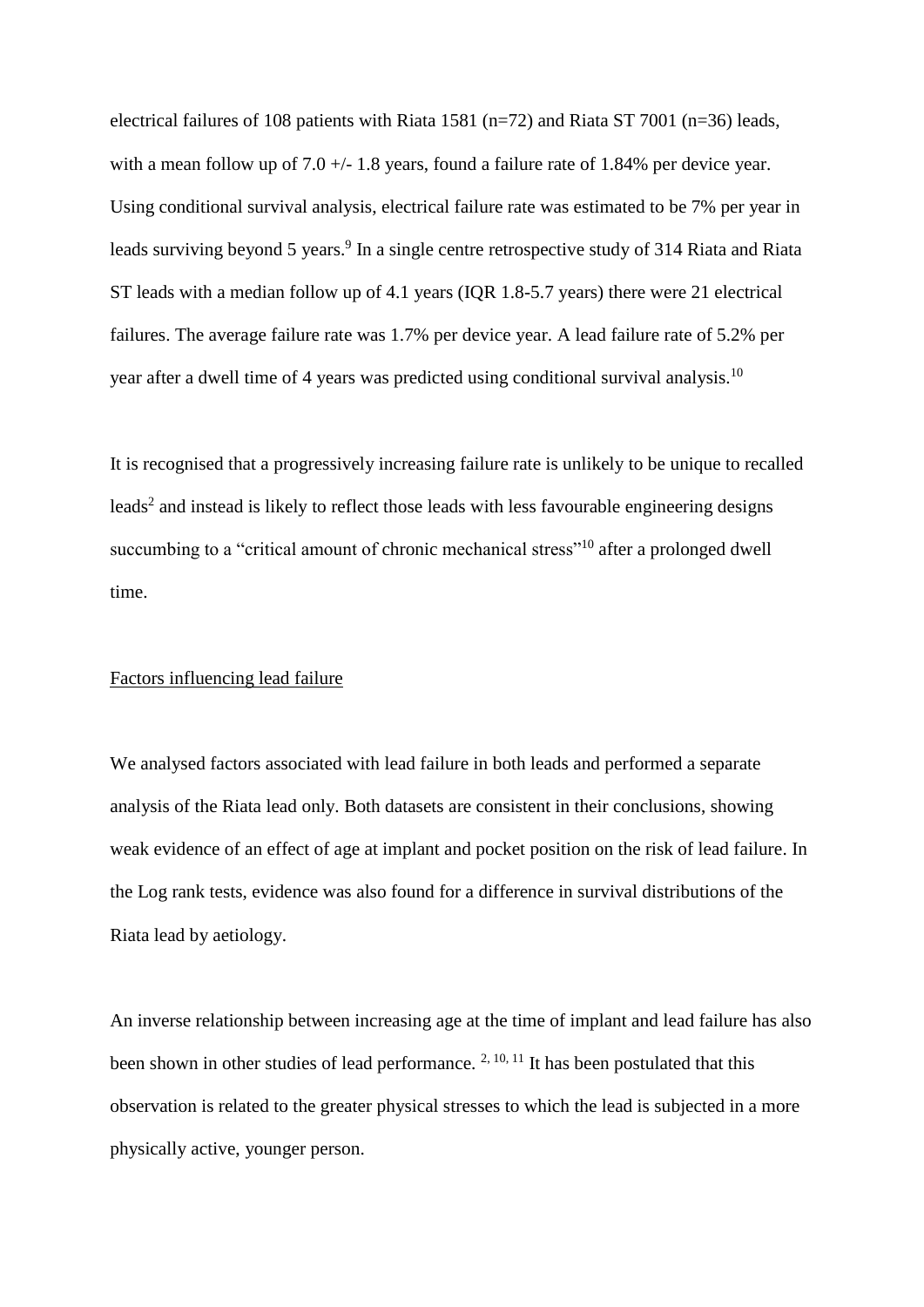The degree of stress applied to the lead at the time of implantation and the mode of implantation may also have a bearing on its long term performance. Lead positioning during subpectoral pocket implantation could impose extra stress and abrasion forces by the rib cage on the lead compared with prepectoral pocket implantation. It has also been suggested that the subpectoral position necessitates an acute bend on the lead, which could contribute to stress on the lead and premature failure.<sup>12</sup>

The apparent difference in survival distributions of the Riata lead by aetiology appears to be driven by a lower risk of failure in the ischaemic group and a higher risk in the hypertrophic cardiomyopathy and dilated cardiomyopathy groups. It is notable that the latter groups have a higher proportion of younger, more physically active patients than the former. As this is a univariate analysis, this finding may reflect the association between aetiology and age.

### Type of electrical failure

The two leads assessed in this study have important differences in lead design. The Endotak 0158 is an integrated bipolar lead, in which the distal shock coil acts as the ring electrode. The electrode configuration may render it prone to oversensing, which could in part account for the excess lead noise problems. The Riata noise events were predominantly of the 'high amplitude' type, whilst all recorded myopotentials were in the Endotak group. The simpler design of the integrated lead, however, may also confer an advantage with respect to lead failure risks.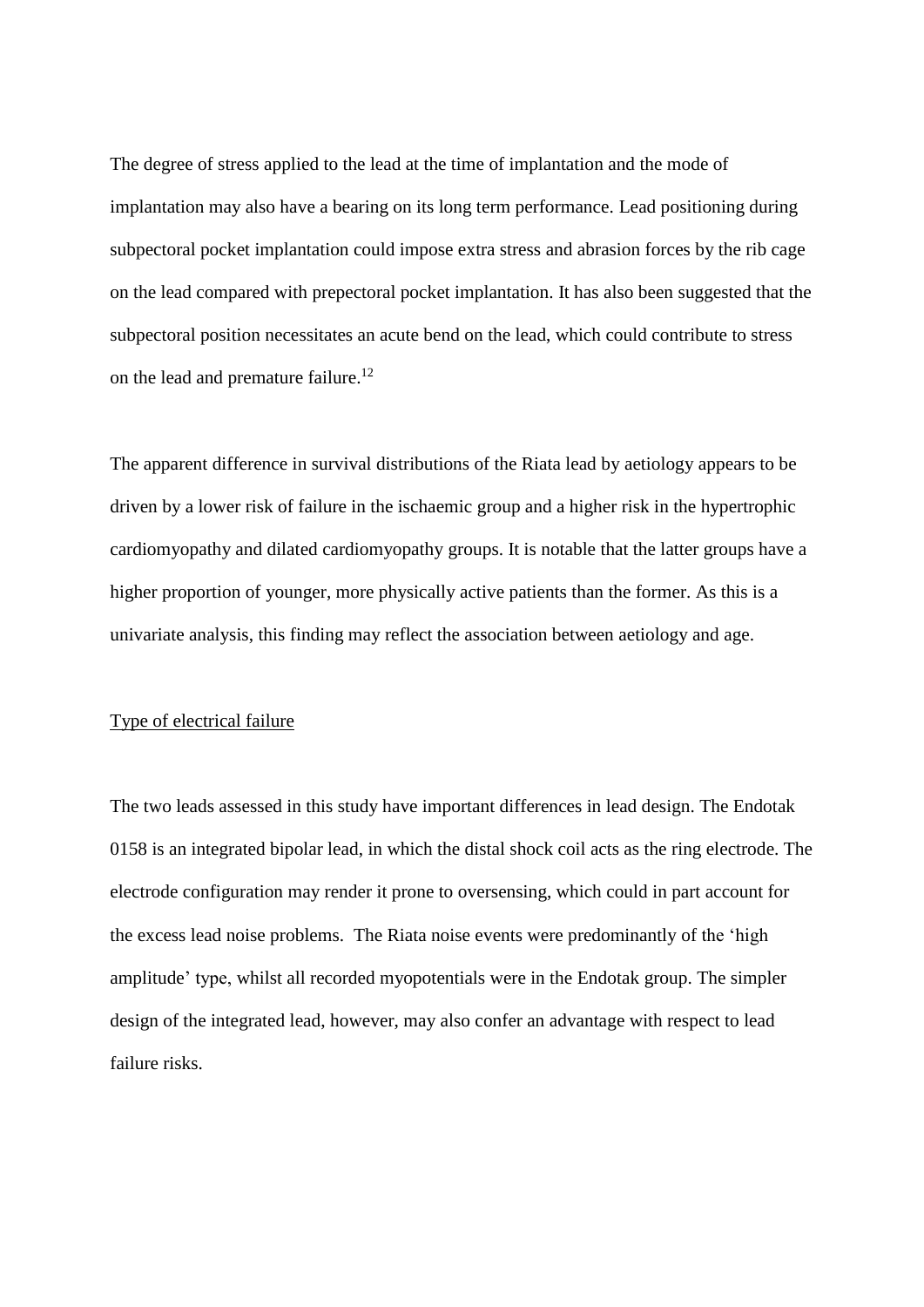A range of electrical failures have been identified in Riata leads. Consistent with our findings, many reports observe predominantly noise  $8,10,13,14$  and elevated pacing thresholds. <sup>15,16,17</sup>

### Limitations

Outcome information was gathered in the same way for both leads, collected from routine pacing check entries. Observation bias could have theoretically arisen in both data entry and analysis, particularly following Riata lead advisory in 2011, due to greater scrutiny of Riata lead performance and more intensive follow up protocols. However, standard measurements were made at the pacing checks for both leads and each recorded failure for both lead types was carefully assessed against the study's failure criteria.

Although the two lead groups' demographics appear overall well-matched, the allocation of subjects to each group is not randomised and choice of lead and generator was down to contracts and choice by operators.

This is a single centre study comparing only two lead models which limits any conclusion when comparing performance to other leads. This does however have an advantage over studies which pool different ICD lead models into a single analysis.<sup>18</sup>

### **Conclusion**

Chronically implanted ICD leads may fail over time. Riata leads have a higher risk of failure compared with Endotak leads. Most Riata lead failures were due to threshold increases and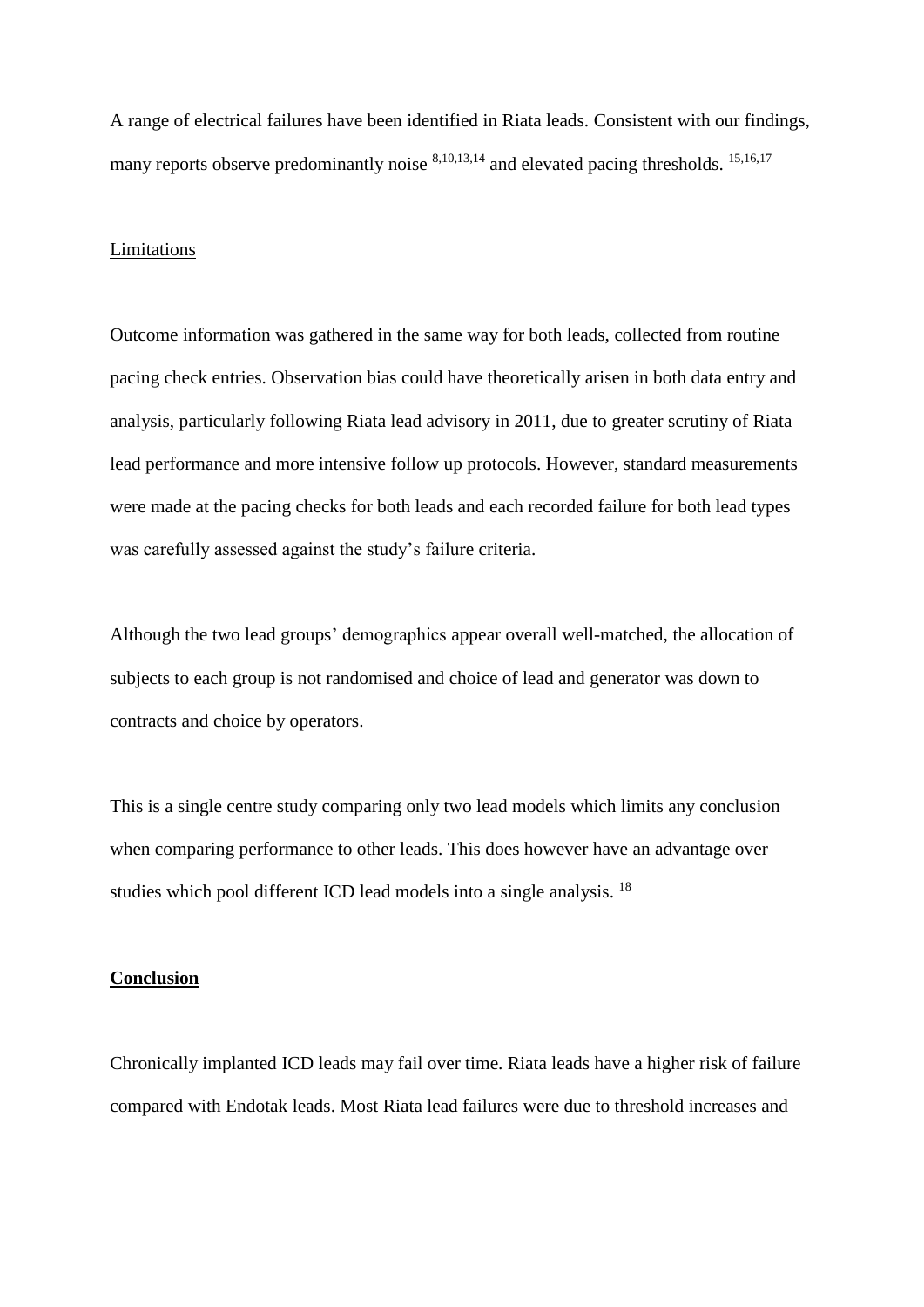noise, whilst almost all failure events in Endotak leads were noise-related. Younger age and sub-pectoral generator position are predictors of lead failure in both leads.

There appears to be a time-dependent effect, with the Riata lead 1.9 times more likely to fail at any time in the first 6 years following lead implantation and 5.3 times more likely to fail at any time after 6 years following lead implantation. This ten year study reflects the importance of careful ongoing surveillance of performance late in the leads' lifetime.

## **Funding**

The authors received no specific funding for this work

## **Consent**

Non-identifiable data was obtained from records made in the course of normal clinical care. All patients gave informed consent for the procedure.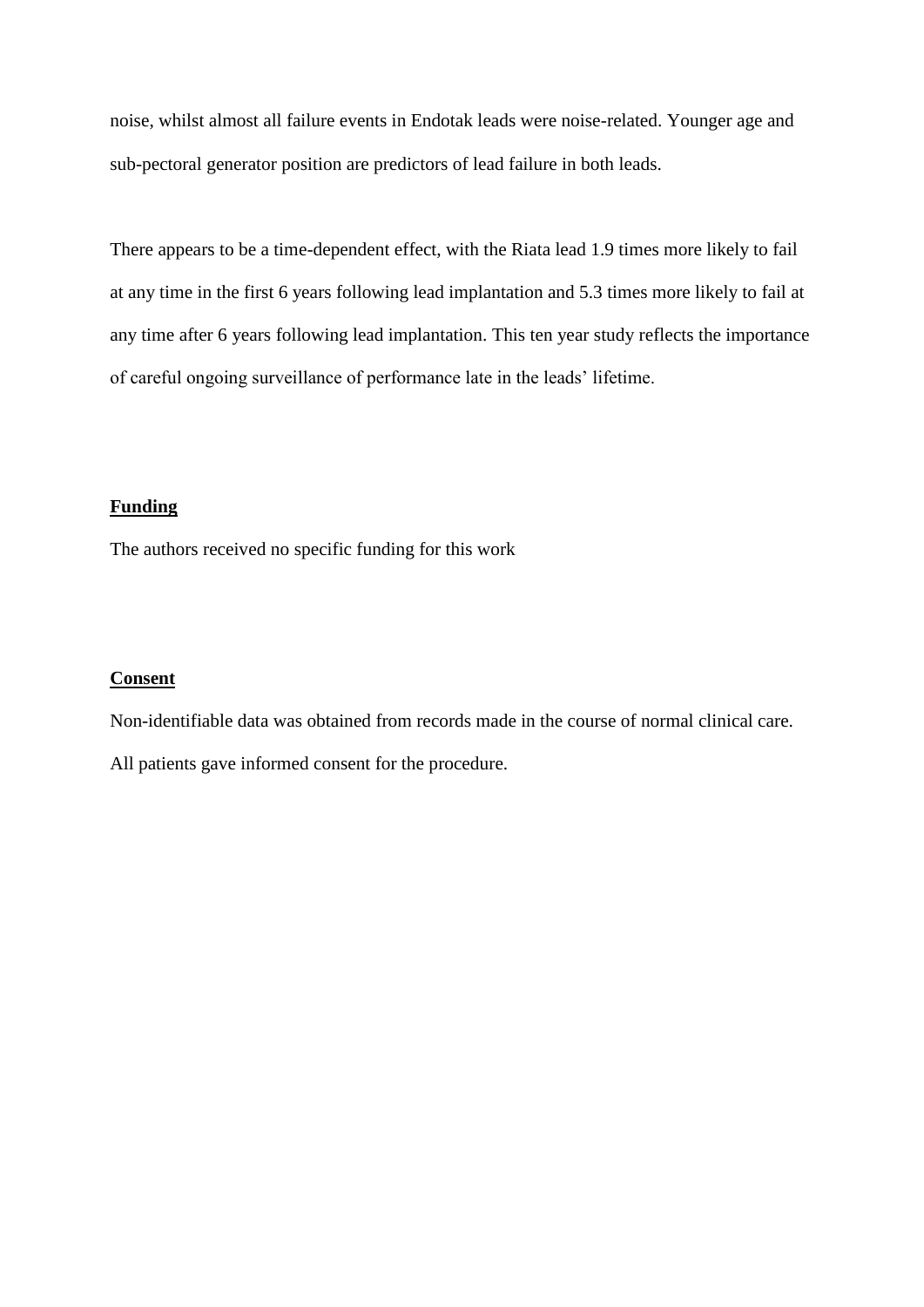#### **References**

(1) Maisel WH. Transvenous implantable cardioverter-defibrillator leads: the weakest link. Circulation. 2007: 115; 2474-2480

(2) Kleemann T, Becker T, Doenges K, Vater M, Senges J, Schneider S et al. Annual rate of transvenous defibrillation lead defects in implantable cardioverter-defibrillators over a period of >10 Years. Circulation 2007; 115: 2474-2480

(3) MHRA Medical Device Alert: Implantable cardioverter defibrillator (ICD) leads Manufactured by St Jude Medical (MDA/2012/061). 10 Sep 2012

(4) Maisel WH, Hauser RG, Hammill SC, Ellenbogen KA, Epstein AE, Hayes DL. Recommendations from the Heart Rhythm Society Task Force on Lead Performance Policies and Guidelines. Heart Rhythm 2009; 6(6): 869-885

(5) Epstein AE, Baker JH II, Beau SL, Deering TF, Greenberg SM, Goldman DS. Performance of the St Jude Medical Riata leads. Heart Rhythm 2009; 6 (2): 204-209

(6) Porterfield JG, Porterfield LM, Kuck KH, Corbisiero R, Greenberg SM, Hinricks G. Clinical performance of the St Jude Medical Riata defibrillation lead in a large patient population. J Cardiovasc Electrophysiol 2010; 21: 551-556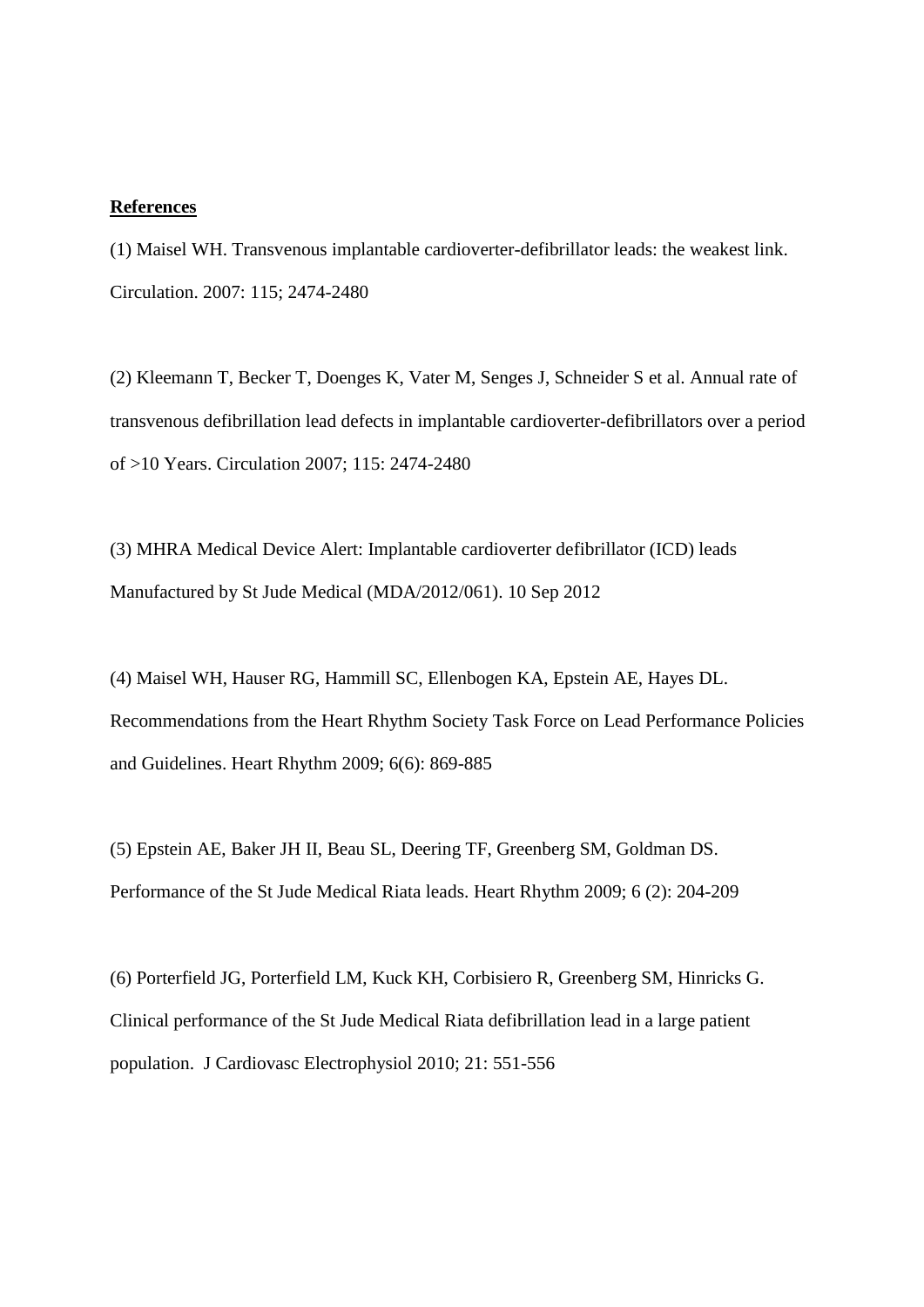(7) Liu J, Brumberg G, Rattan R, Patel D, Adelstein E, Jain S et al. Longitudinal follow-up of implantable cardioverter defibrillator leads. Am J Cardiol 2014; 113: 103-106.

(8) Sung RK, Massie BM, Varosy PD, Moore H, Rumsfeld J, Lee BK et al. Long-term electrical survival analysis of Riata and Riata ST silicone leads: National Veterans Affairs experience. Heart Rhythm 2012; 9 (12): 1954-1961

(9) Stroeker E, de Asmundis C, Vanduynhoven P, De Vadder K, De Vusser P, Mullens W et al. Long-term performance of the Riata/ ST implantable cardioverter-defibrillator lead. Am J Cardiol 2016;117: 807-812

(10) Cheung JW, Al-Kazaz M, Thomas G, Liu CF, Ip JE, Bender SR et al. Mechanisms, predictors and trends of electrical failure of Riata leads. Heart Rhythm 2013; 10: 1453-1459

(11) Morrison TB, Rea RF, Hodge DO, Crusan D, Koestler C, Asirvatham SJ. Risk factors for implantable defibrillator lead fracture in a recalled and a nonrecalled lead. J Cardiovasc Electrophysiol 2012; 21(6): 671-677

(12) Bernstein NE, Karam ET, Aizer A, Wong BC, Holmes DS, Bernstein SA et al. Rightside implantation and Subpectroal position are predisposing factors for fracture of a 6.6 French ICD lead. PACE. 2012; 35: 659-664

(13) Valk SDA, Theuns AMJ, Jordaens L. Long term performance of the St Jude Riata 1580- 1582 ICD lead family, Neth Heart J 2013; 21 (3): 127-134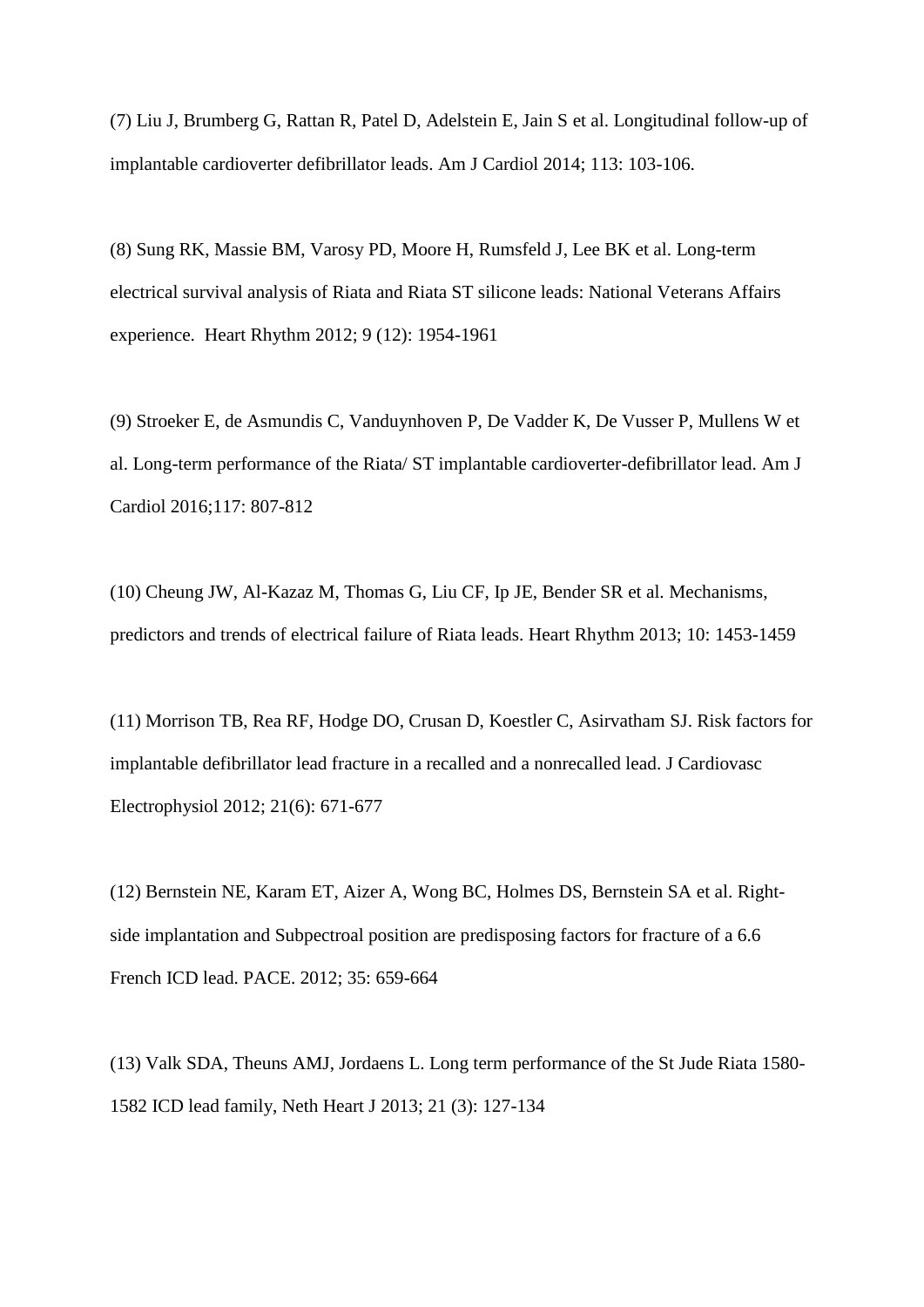(14) Abdelhadi RH, Saba SF, Ellis CR, Mason PK, Kramer DB, Friedman PAet al. Independent multicenter study of Riata and Riata ST implantable cardioverter-defibrillator leads. Heart Rhythm 2013; 10(3): 361-365

(15) Danik SB, Mansour M, Singh J, Reddy VY, Ellinor PT, Milan D et al. Increased incidence of subacute lead perforation noted with one implantable cardioverter-defibrillator. Heart Rhythm 2007; 4: 439-442

(16) Parkash R, Exner D, Champagne J, Mangat I, Thibault B, Healey JS et al. Failure Rate of the Riata lead under advisory: a report from the CHRS Device Committee. Heart Rhythm 2013; 10 (5): 692-695

(17) Fazal IA, Shepherd EJ, Tynan M, Plummer CJ, McComb JM. Comparison of Sprint Fidelis and Riata defibrillator lead failure rates. International Journal of Cardiology. 2013; 168: 848-85

(18) Maisel WH, Kramer DB. Implantable Cardioverter-defbrillator lead performance. Circulation. 2008;117: 2721-2723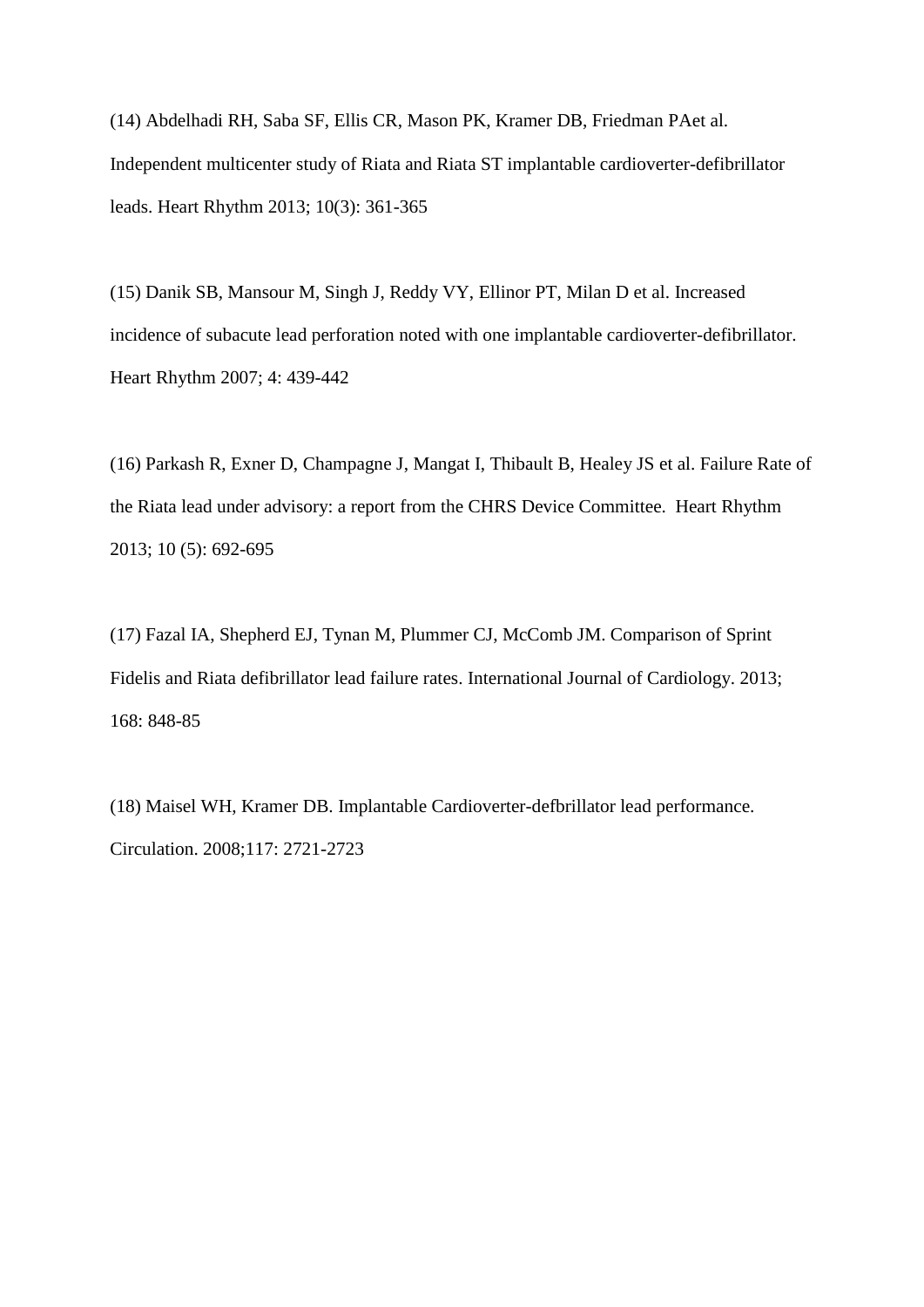Table I: Classification of significant changes in electrical parameters

| Threshold        | > 1V increase*                                                                  |
|------------------|---------------------------------------------------------------------------------|
| <b>Noise</b>     | Oversensing (+/- shock)                                                         |
| R wave           | Persistent fall to <2mV<br>Persistent fall of >50%                              |
| Pacing impedance | Fall to <300 $\Omega$<br>Rise to >1500 $\Omega$<br>Change +/- 400 $\Omega^{**}$ |
| HV impedance     | Fall to <20 $\Omega$<br>Rise to >200 $\Omega$<br>Change $+/- 15 \Omega$         |

\* Threshold increase at fixed pulse width between pacing checks and such that a 2:1 capture safety

margin cannot be achieved

\*\* Over a 12 month period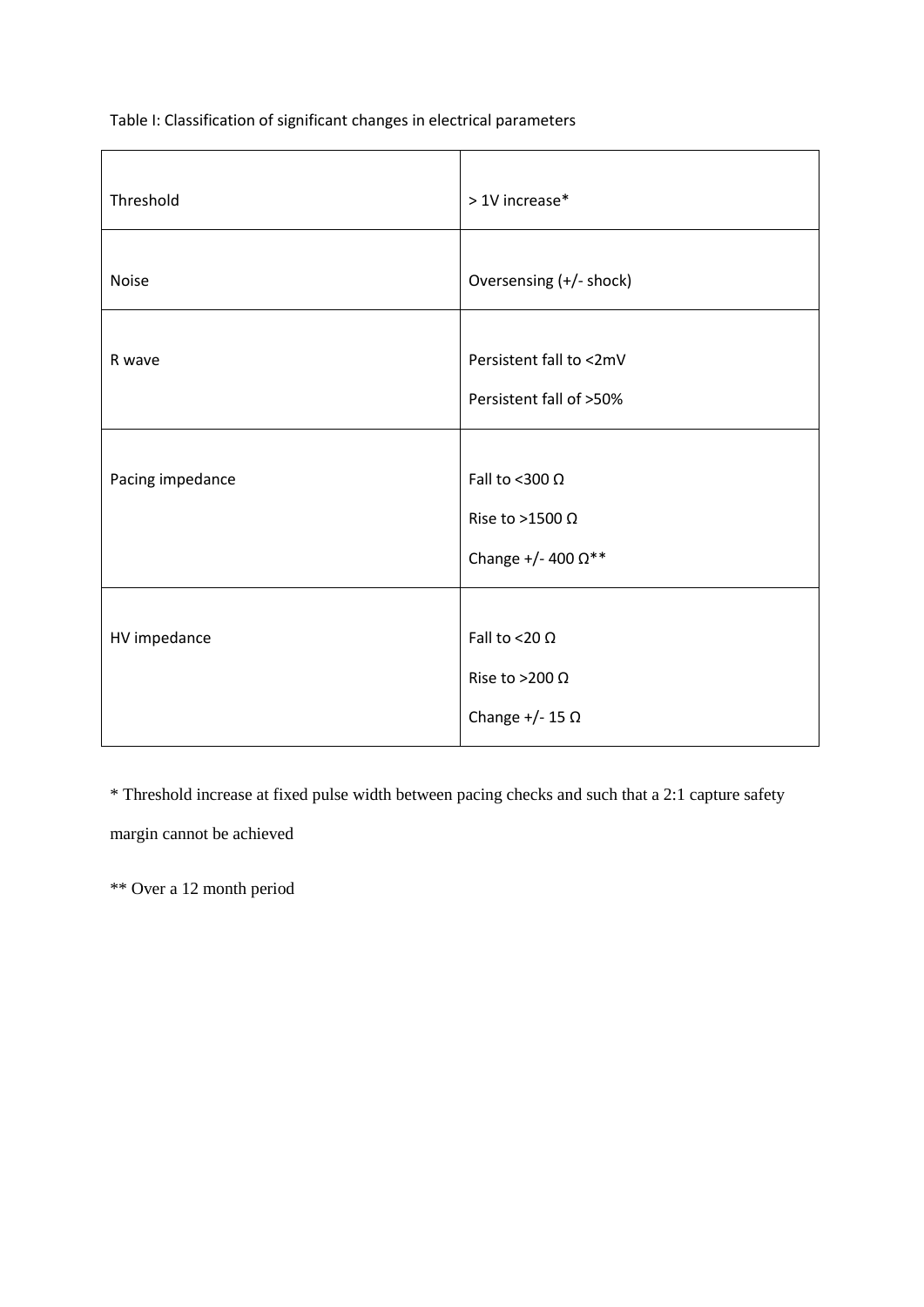# Table II: Demographics

|                                                                                                        | <b>Riata 1580</b><br>$N = 321$                                                   | Endotak 0158<br>$N = 335$                                                          |
|--------------------------------------------------------------------------------------------------------|----------------------------------------------------------------------------------|------------------------------------------------------------------------------------|
| Gender<br>Male<br>Female                                                                               | 223 (69.5%)<br>98 (30.5%)                                                        | 237 (70.7%)<br>98 (29.3%)                                                          |
| Age<br>Median<br>Range                                                                                 | 56<br>$(16-84)$                                                                  | 64<br>$(18-90)$                                                                    |
| Lead position<br>Apex<br>Septum<br>Unknown                                                             | 283 (88.2%)<br>32 (9.9%)<br>$6(1.9\%)$                                           | 300 (89.5%)<br>29 (8.7%)<br>$6(1.8\%)$                                             |
| Pocket<br>Prepectoral<br>Subpectoral<br>Unknown                                                        | 229 (71.3%)<br>89 (27.7%)<br>$3(0.9\%)$                                          | 233 (69.6%)<br>101 (30.1%)<br>$1(0.3\%)$                                           |
| Approach at lead implant<br>Cephalic<br>Subclavian/axillary<br>Unknown                                 | 160 (49.8%)<br>144 (44.9%)<br>17 (5.3%)                                          | 172 (51.3%)<br>141 (42.1%)<br>22 (6.6%)                                            |
| Number of leads<br>1<br>$\overline{2}$<br>3<br>$4+$<br>Unknown                                         | 87 (27.1%)<br>149 (46.4%)<br>71 (22.1%)<br>14 (4.4%)<br>$0(0.0\%)$               | 95 (28.4%)<br>127 (37.9%)<br>101 (30.1%)<br>11 (3.3%)<br>$1(0.3\%)$                |
| Aetiology of heart disease<br>Ischaemic<br><b>DCM</b><br><b>HCM</b><br><b>GUCH</b><br>Other<br>Unknown | 95 (29.6%)<br>81 (25.2%)<br>90 (28.0%)<br>$8(2.5\%)$<br>45 (14.0%)<br>$2(0.6\%)$ | 125 (37.3%)<br>106 (31.6%)<br>63 (18.8%)<br>$4(1.2\%)$<br>35 (10.4%)<br>$2(0.6\%)$ |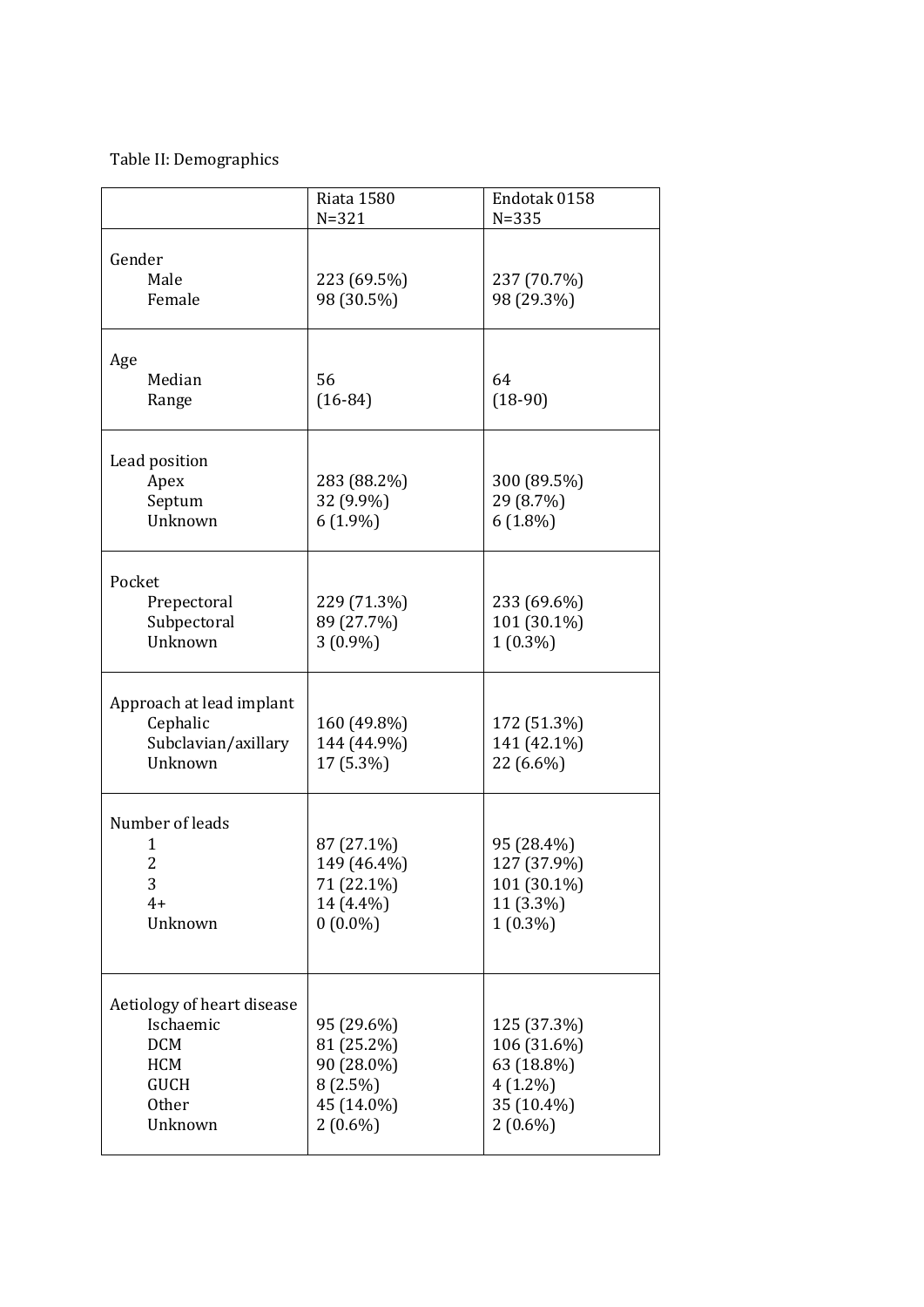Table III: Censored events for the Riata and Endotak leads

|                                          | Riata (321)                      | Endotak (335)                     |
|------------------------------------------|----------------------------------|-----------------------------------|
| Death<br>Days: median and range          | 109 (34.0%)<br>902<br>$(1-3652)$ | 143 (42.7%)<br>1247<br>$(1-3915)$ |
|                                          |                                  |                                   |
| Removal or deactivation of lead          | 38 (11.8%)                       | 24 (7.2%)                         |
| Infection                                | 25                               | 14                                |
| Transplant                               | 5                                | 5                                 |
| Disabled at patient or physician request | 8                                | 5                                 |
| Total                                    | 147 (45.8%)                      | 167 (49.9%)                       |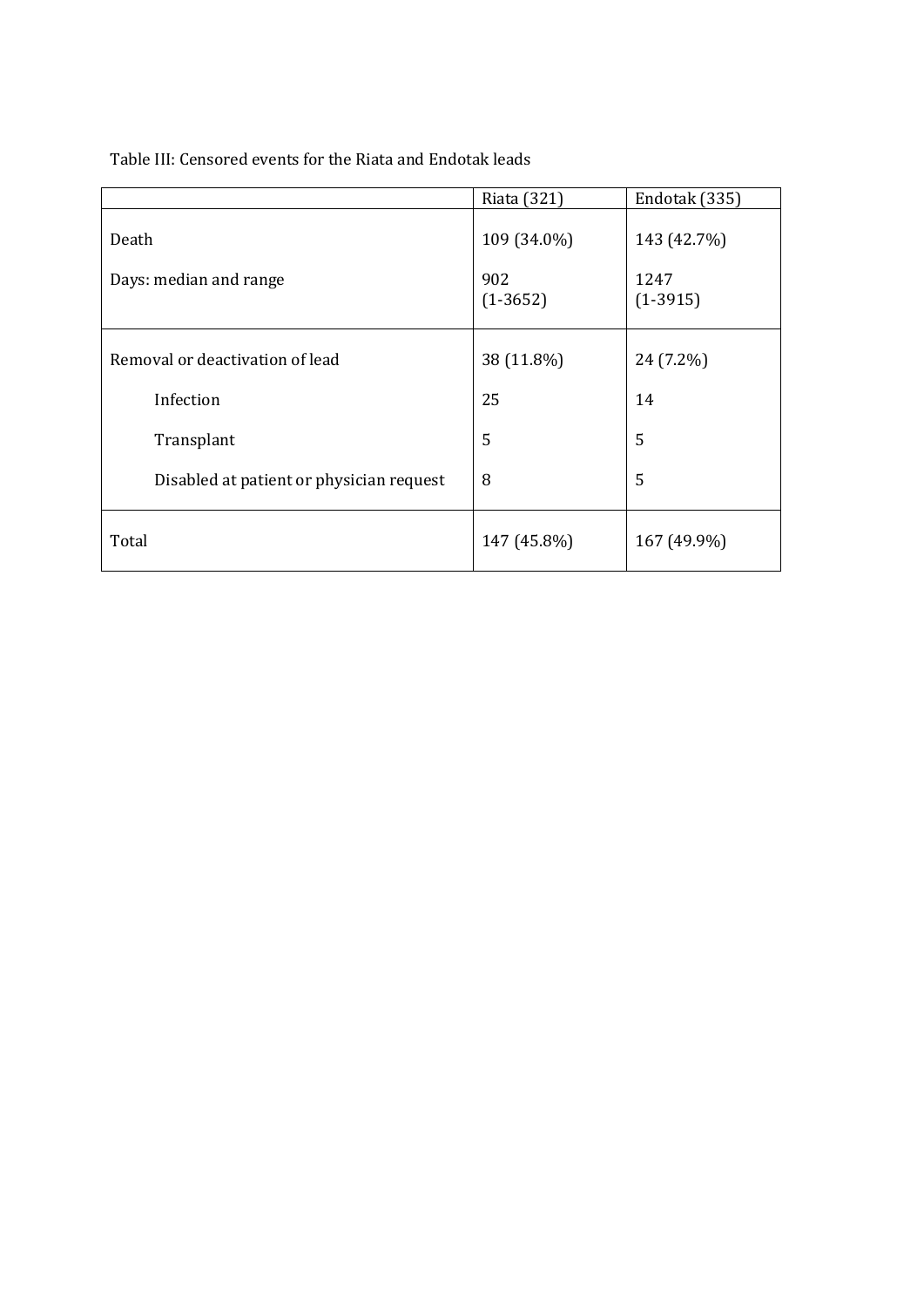| Electrical failure                                  | Riata $(n=321)$                       | Endotak ( $n=335$ )                    |
|-----------------------------------------------------|---------------------------------------|----------------------------------------|
| Number of leads affected                            | 51 (15.9%)                            | 21 (6.3%)                              |
| Threshold increase                                  | 21 (6.5%)                             | $0(0.0\%)$                             |
| Noise<br>With shock<br>Without shock                | 17 (5.3%)<br>$6(1.9\%)$<br>11 (3.4%)  | 19 (5.7%)<br>$3(0.9\%)$<br>16 (4.8%)   |
| R wave fall<br>Pacing impedance change<br>HV change | $7(2.2\%)$<br>12 (3.7%)<br>$6(1.9\%)$ | $2(0.6\%)$<br>$6(1.8\%)$<br>$1(0.3\%)$ |

# Table IV: Comparison of electrical failures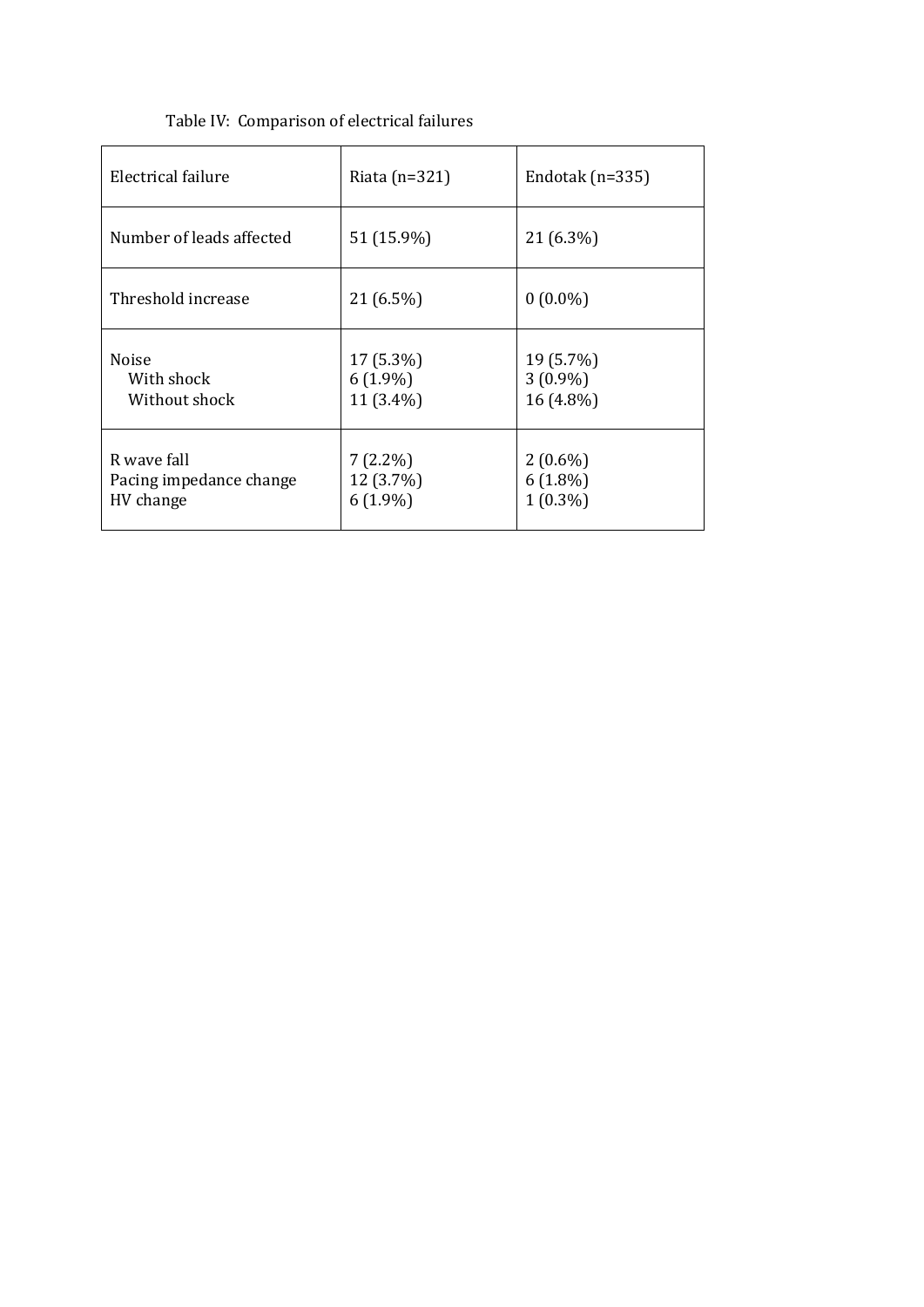Table V: Table of the yearly estimated survival probabilities by lead type, up to 11 years

All data combined

| Year           | Endotak 0158            |           |              | <b>Riata 1580</b>                    |       |              |  |
|----------------|-------------------------|-----------|--------------|--------------------------------------|-------|--------------|--|
|                | Survival<br>probability | <b>SE</b> | 95% CI       | <b>SE</b><br>Survival<br>probability |       | 95% CI       |  |
| $\mathbf{1}$   | 0.987                   | 0.007     | 0.974, 1     | 0.982                                | 0.008 | 0.967, 0.998 |  |
| $\overline{2}$ | 0.987                   | 0.007     | 0.974, 1     | 0.974                                | 0.01  | 0.956, 0.993 |  |
| 3              | 0.971                   | 0.01      | 0.951, 0.991 | 0.961                                | 0.012 | 0.938, 0.985 |  |
| $\overline{4}$ | 0.966                   | 0.011     | 0.945, 0.988 | 0.947                                | 0.014 | 0.919, 0.976 |  |
| 5              | 0.939                   | 0.016     | 0.909, 0.969 | 0.913                                | 0.019 | 0.877, 0.951 |  |
| 6              | 0.933                   | 0.016     | 0.902, 0.966 | 0.866                                | 0.023 | 0.822, 0.913 |  |
| $\overline{7}$ | 0.922                   | 0.018     | 0.888, 0.958 | 0.804                                | 0.028 | 0.75, 0.861  |  |
| $\, 8$         | 0.916                   | 0.019     | 0.88, 0.954  | 0.791                                | 0.029 | 0.736, 0.851 |  |
| 9              | 0.908                   | $0.02\,$  | 0.869, 0.949 | 0.774                                | 0.031 | 0.715, 0.837 |  |
| $10\,$         | 0.908                   | 0.02      | 0.869, 0.949 | 0.731                                | 0.036 | 0.664, 0.806 |  |
| 11             | 0.884                   | 0.031     | 0.825, 0.947 | 0.693                                | 0.044 | 0.612, 0.784 |  |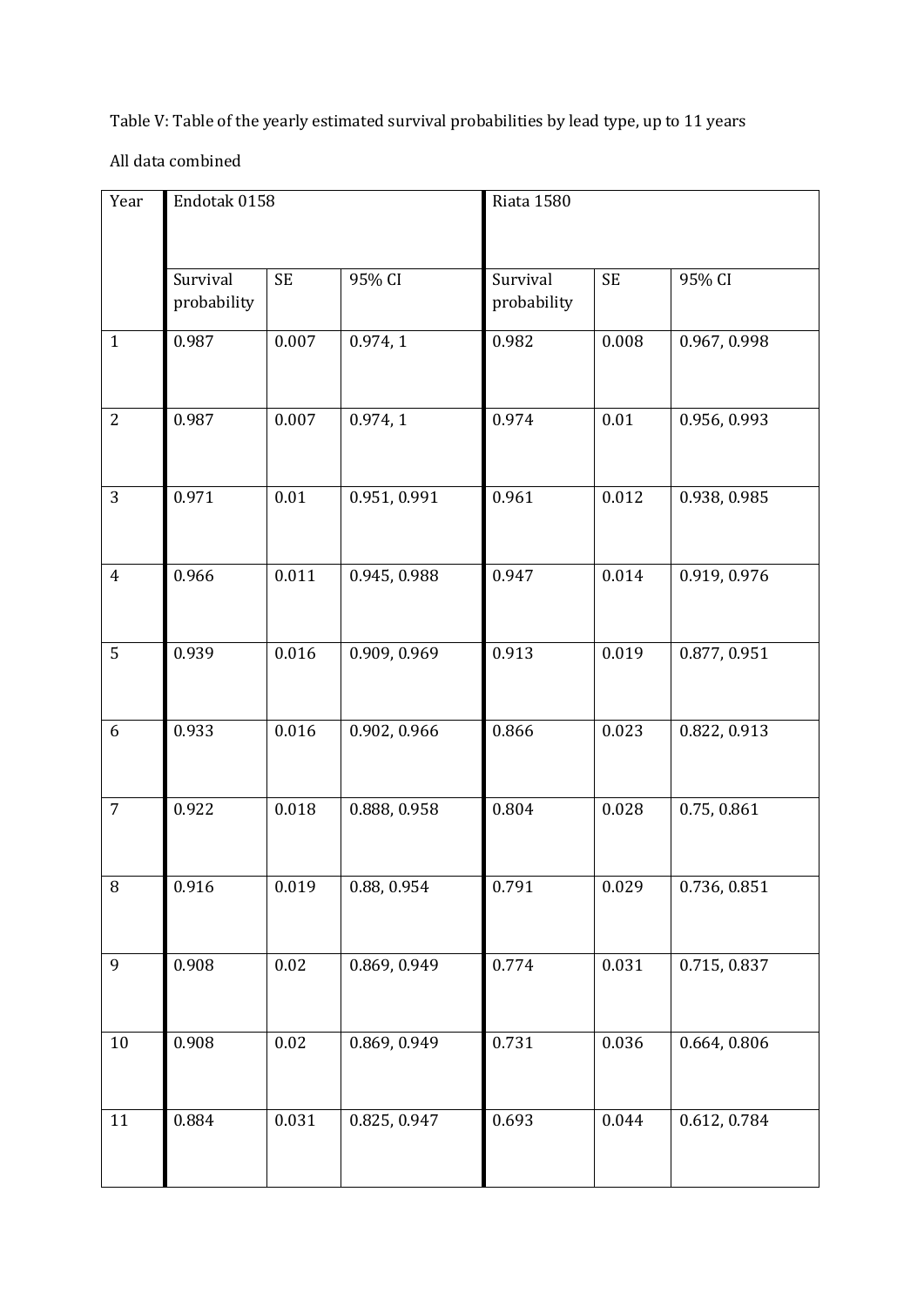| <b>Variable</b>       | <b>Factor</b><br>comparison                           | Coefficient | <b>SE</b> | <b>HR</b> | <b>HR 95% CI</b> | $Z-$<br>statistic | $p-$<br>value |
|-----------------------|-------------------------------------------------------|-------------|-----------|-----------|------------------|-------------------|---------------|
| <b>Pocket</b>         | Sub versus<br>pre                                     | 0.4645      | 0.246     | 1.5912    | (0.982, 2.578)   | 1.89              | 0.0592        |
| Age at<br>implant     | Per year<br>increase                                  | $-0.0132$   | 0.007     | 0.9869    | (0.973, 1.001)   | $-1.83$           | 0.0670        |
| Lead<br>type:         | R versus E,<br>$\leq 6$ years<br>following<br>implant | 0.6182      | 0.316     | 1.8556    | (0.999, 3.448)   | 1.96              | 0.0505        |
| <b>Time</b><br>period | R versus E,<br>>6 years<br>following<br>implant       | 1.6671      | 0.499     | 5.297     | (1.991, 14.089)  | 3.34              | 0.0008        |

Table VI: Table of the coefficients and hazard ratios for all leads under the final model.

SE = Standard Error, HR = Hazard Ratio, CI = Confidence Interval.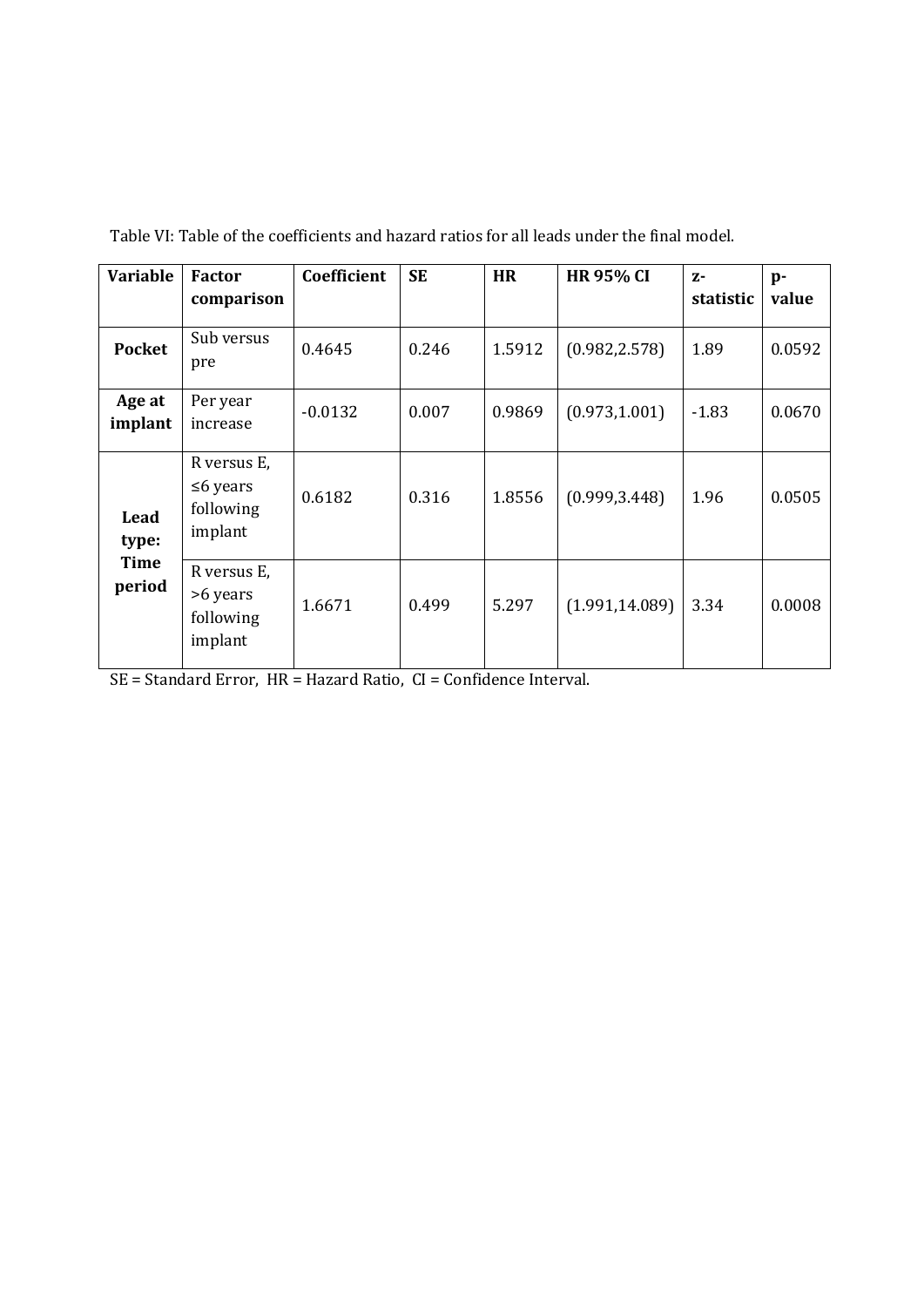Table VII: Log-rank test of the survival distribution for the leads by lead type.

| Lead type | N   | Observed | Expected | Test statistic   P value |        |
|-----------|-----|----------|----------|--------------------------|--------|
| Endotak   | 335 |          | 37.9     | 15.866                   | 0.0001 |
| Riata     | 321 | 51       | 34.1     |                          |        |

N=Number of leads per group.

Observed is the observed number of lead failures.

Expected is the expected number of lead failures under the assumption that the survival distributions are the same.